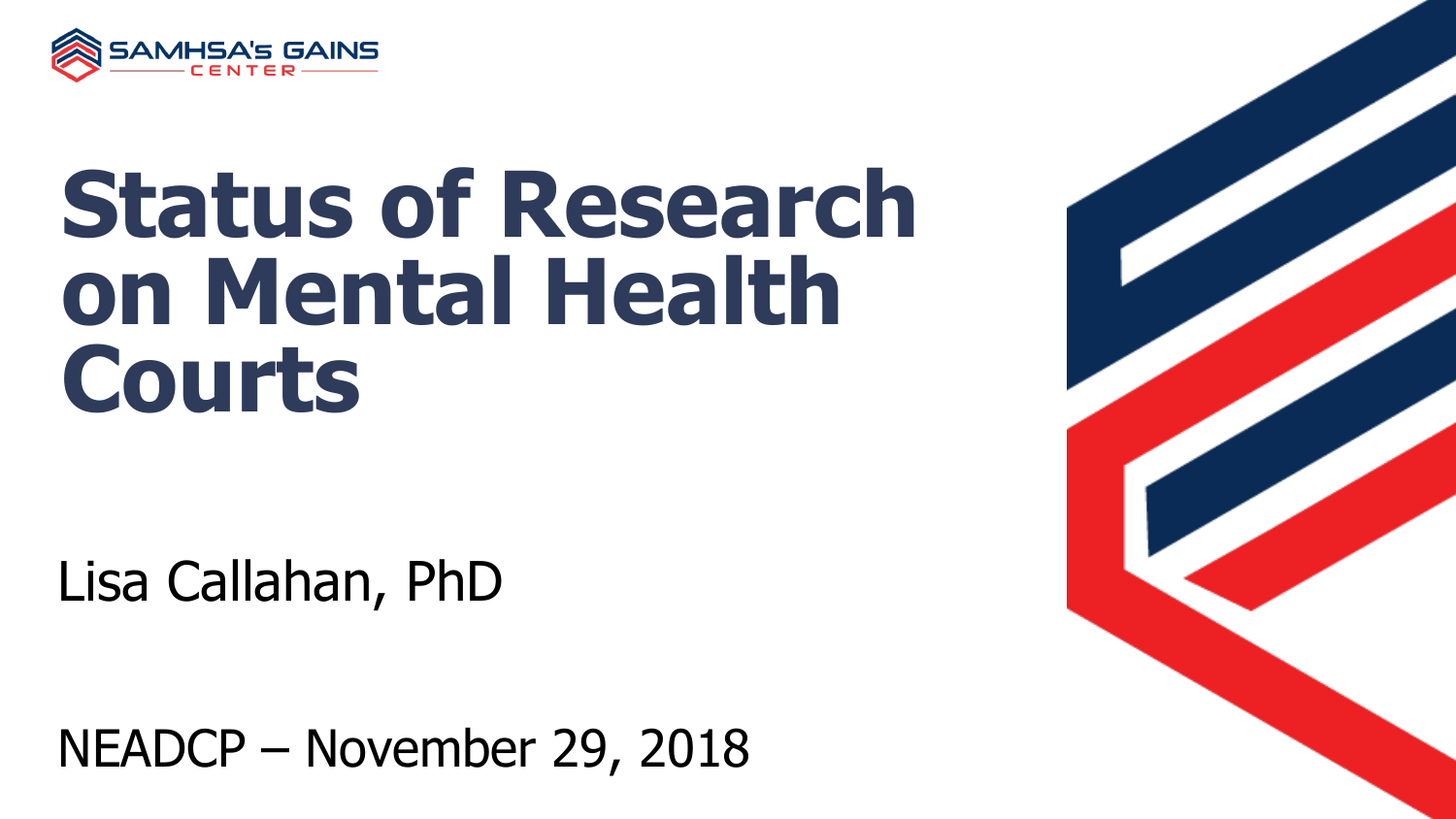## **Characteristics of Most MHCs**

- Post-booking
- Voluntary participation in program, guilty plea required
- Judicial supervision with regular appearances before court
- Community-based treatment, compliance required
- Completion is usually in exchange for "something" tangible such as reduced or dismissed charges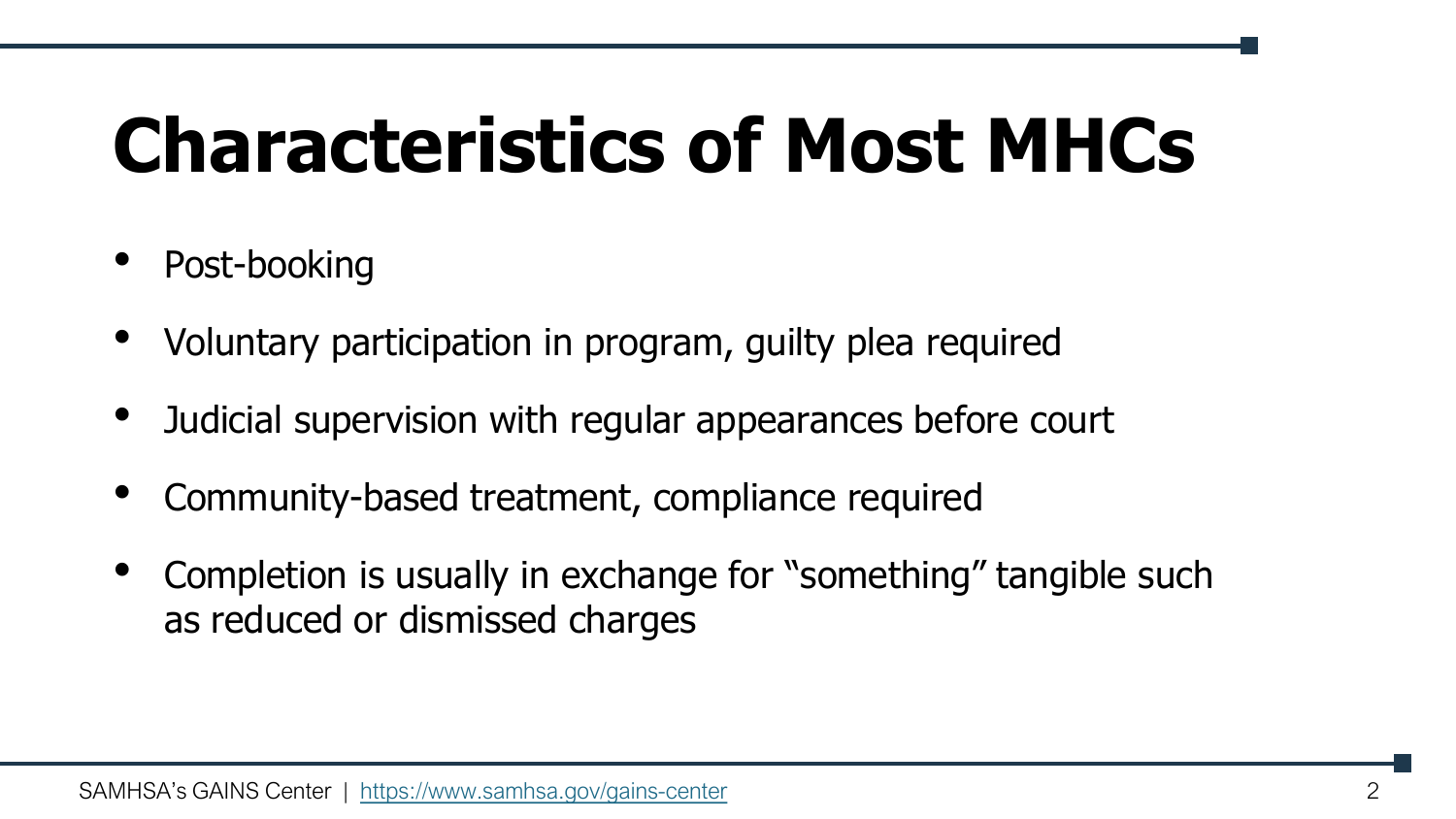# **Early Research on MHCs**

- Single site
- Completers/Graduates only
- No comparison group
- Short follow-up period
- Wide variation in point in time measures are taken
- Internal evaluations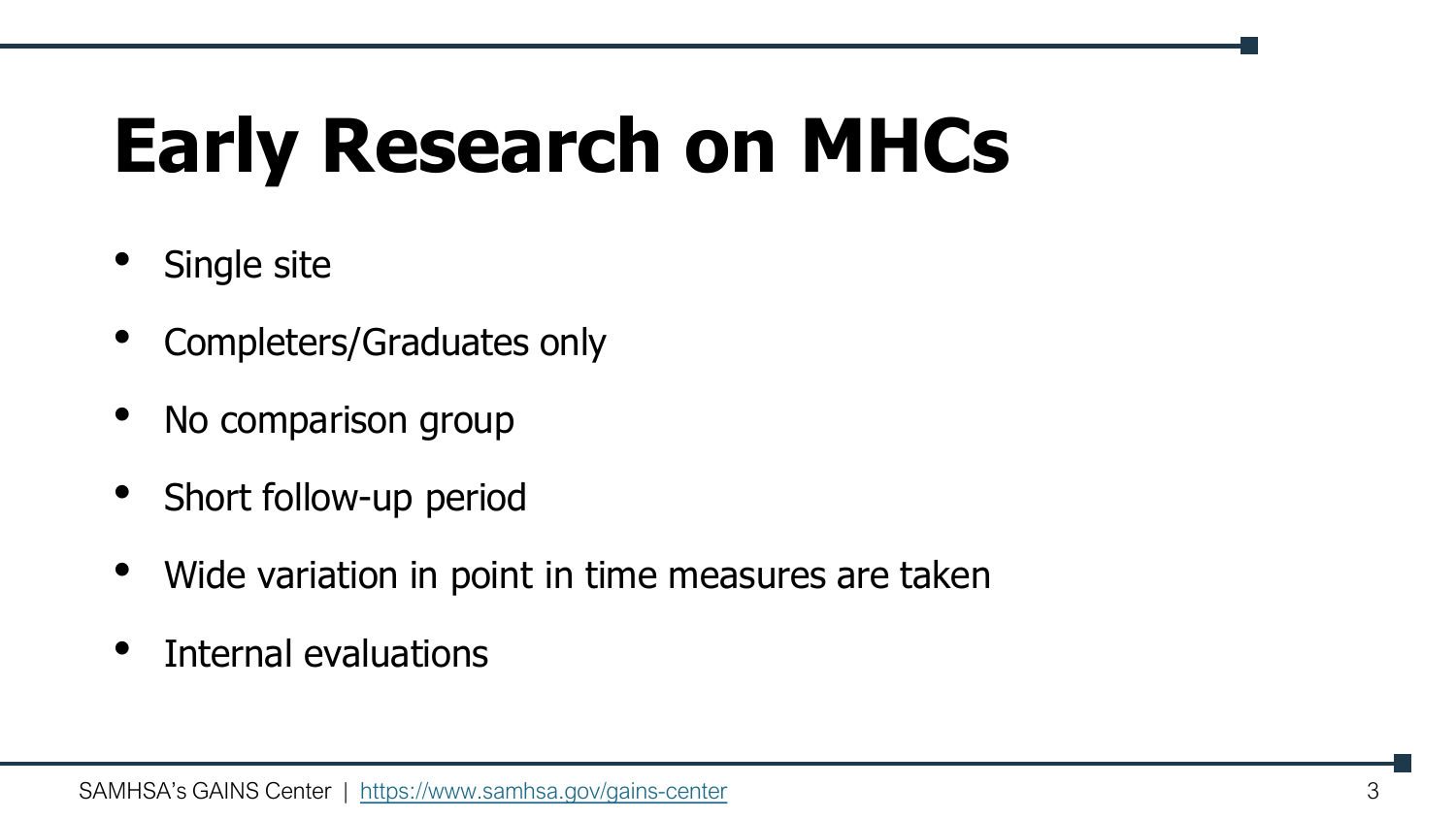## **2 Multi-site Studies with Comparison Groups**

- MacArthur 4-site Mental Health Court Study
- NIJ 2-site Mental Health Court Study (same city)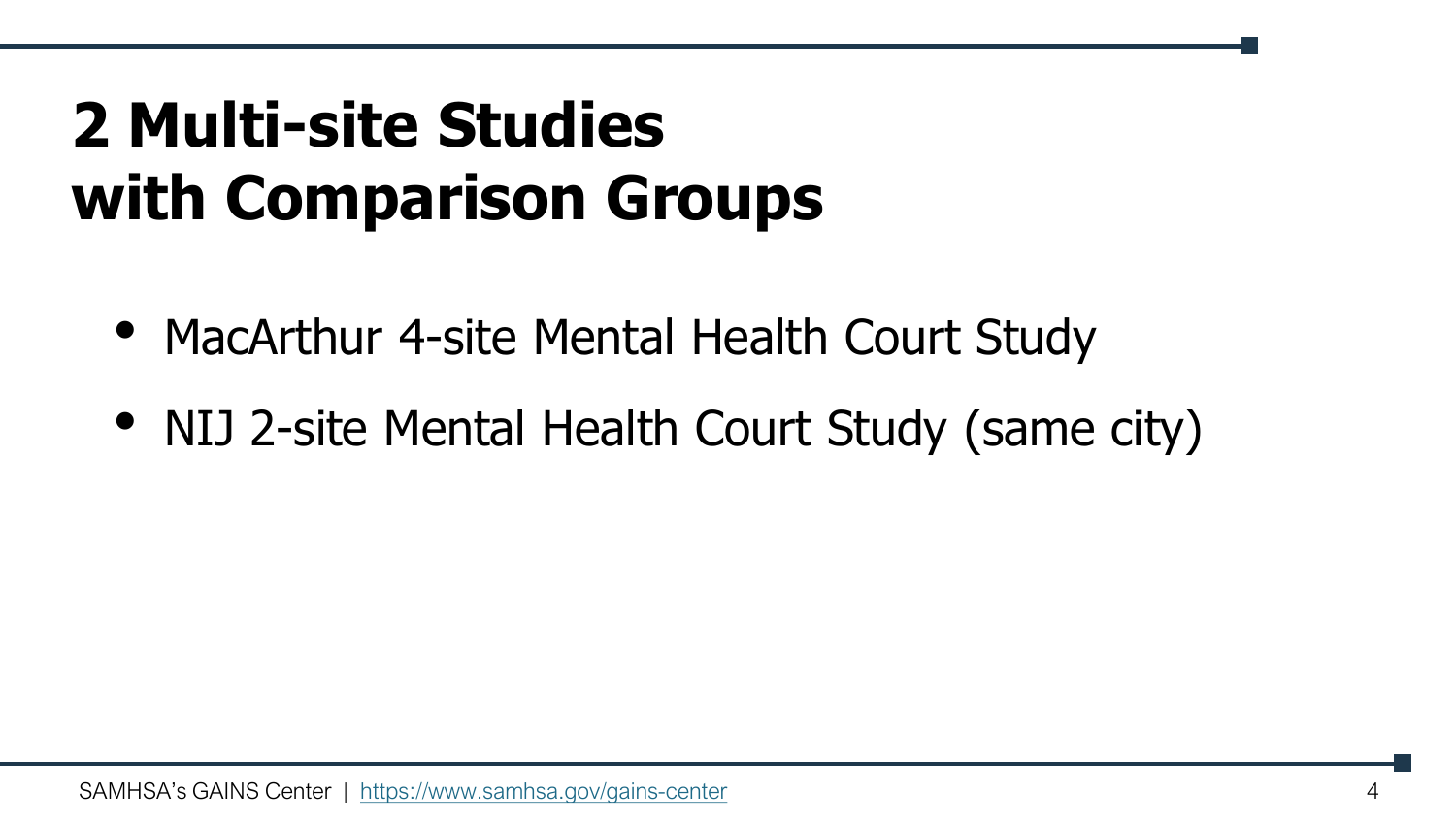## **MacArthur MHC Study**

- 4 Sites: San Francisco, Santa Clara, Indianapolis, & **Minneapolis**
- Comparison group in each site
- 3 year pre-MHC and 3 year post-MHC study period for each subject

#### **QUESTIONS:**

- 1. How do MHCs work?
- 2. Do they link people to treatment?
- 3. Do they reduce recidivism?
- 4. Are they cost-effective?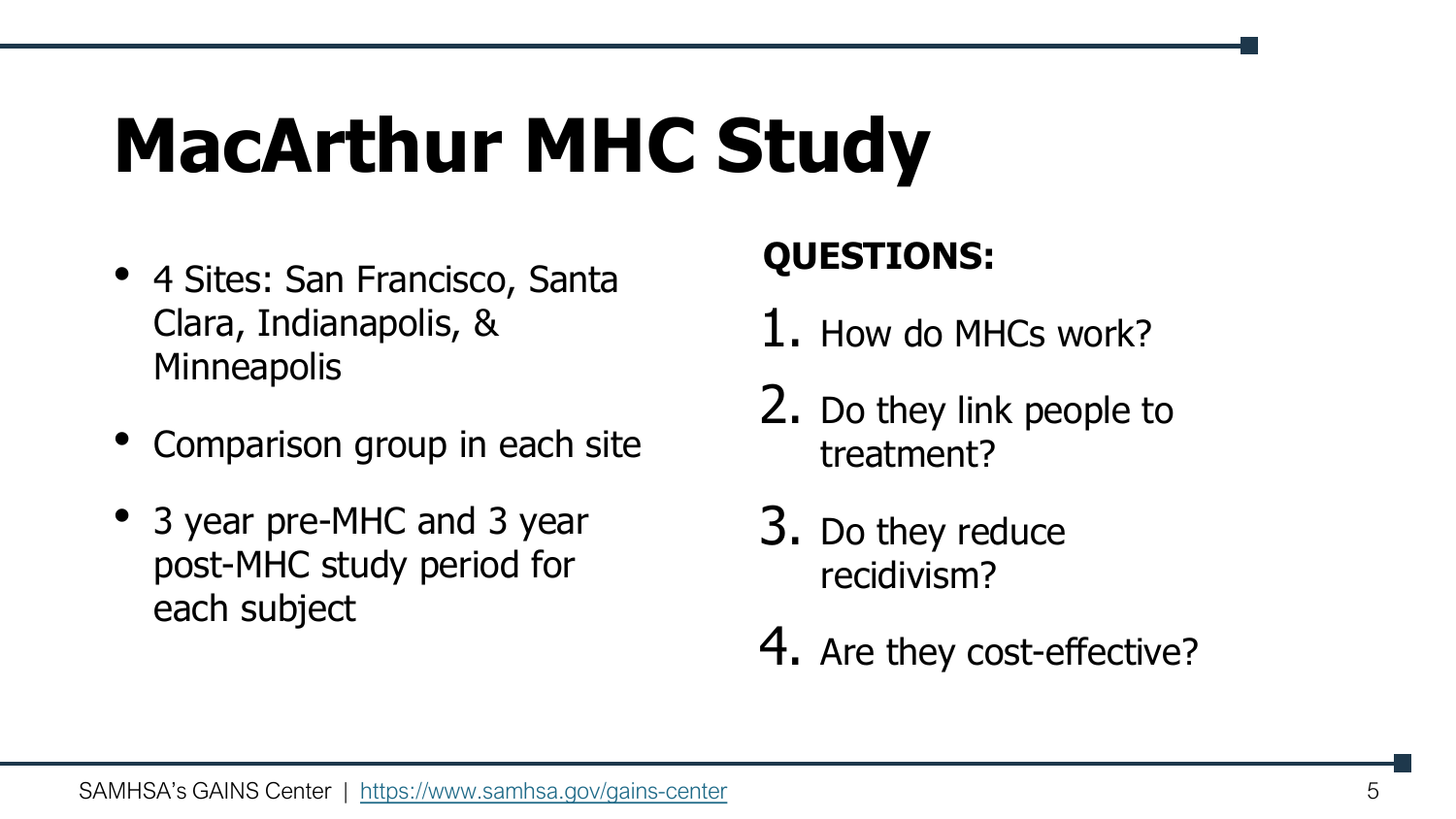#### **Days from Arrest to Diversion or Disposition Based on Detainment Status**

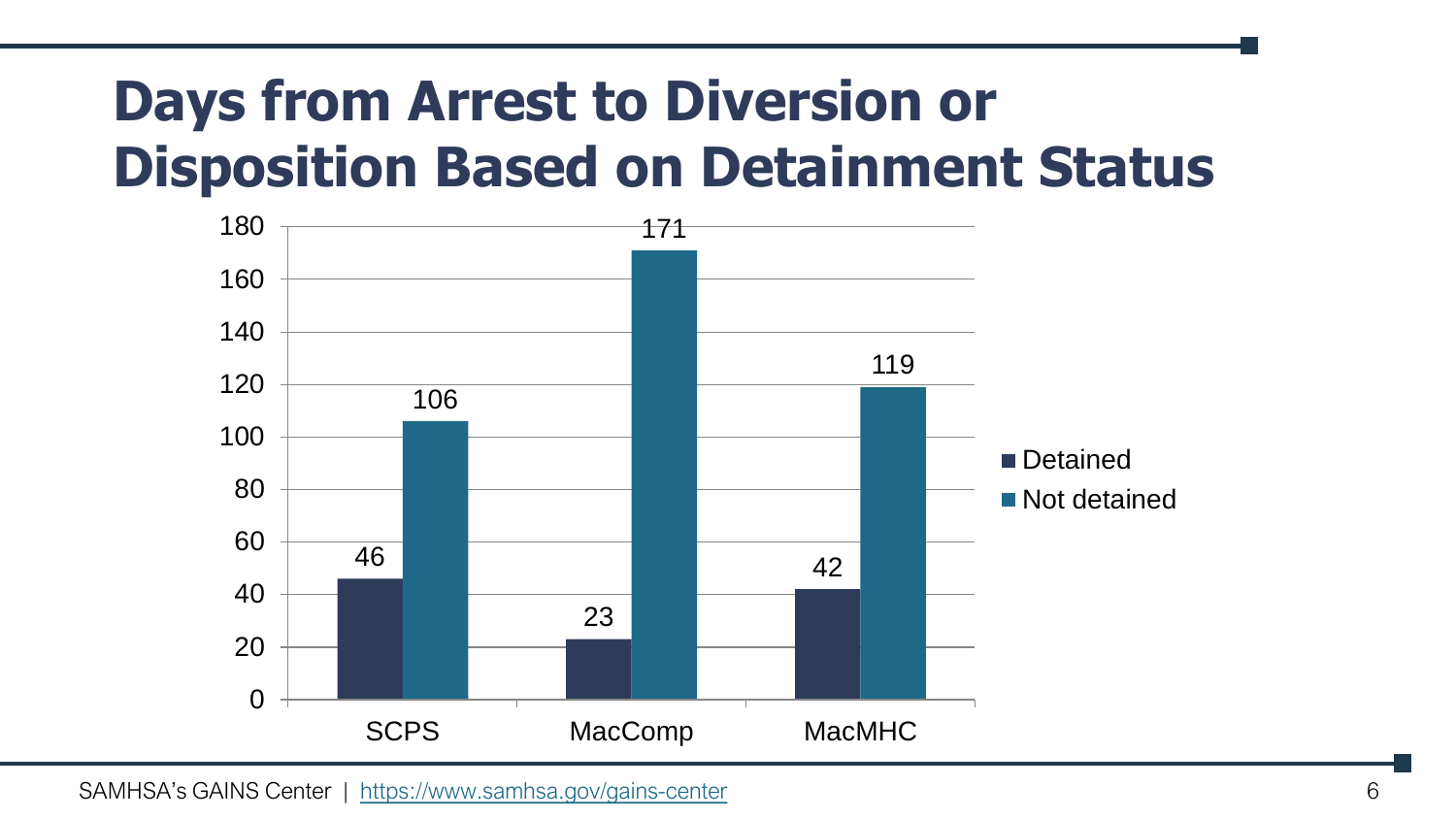#### **Proportion of MHC Hearings In & Out of Custody by Outcome**

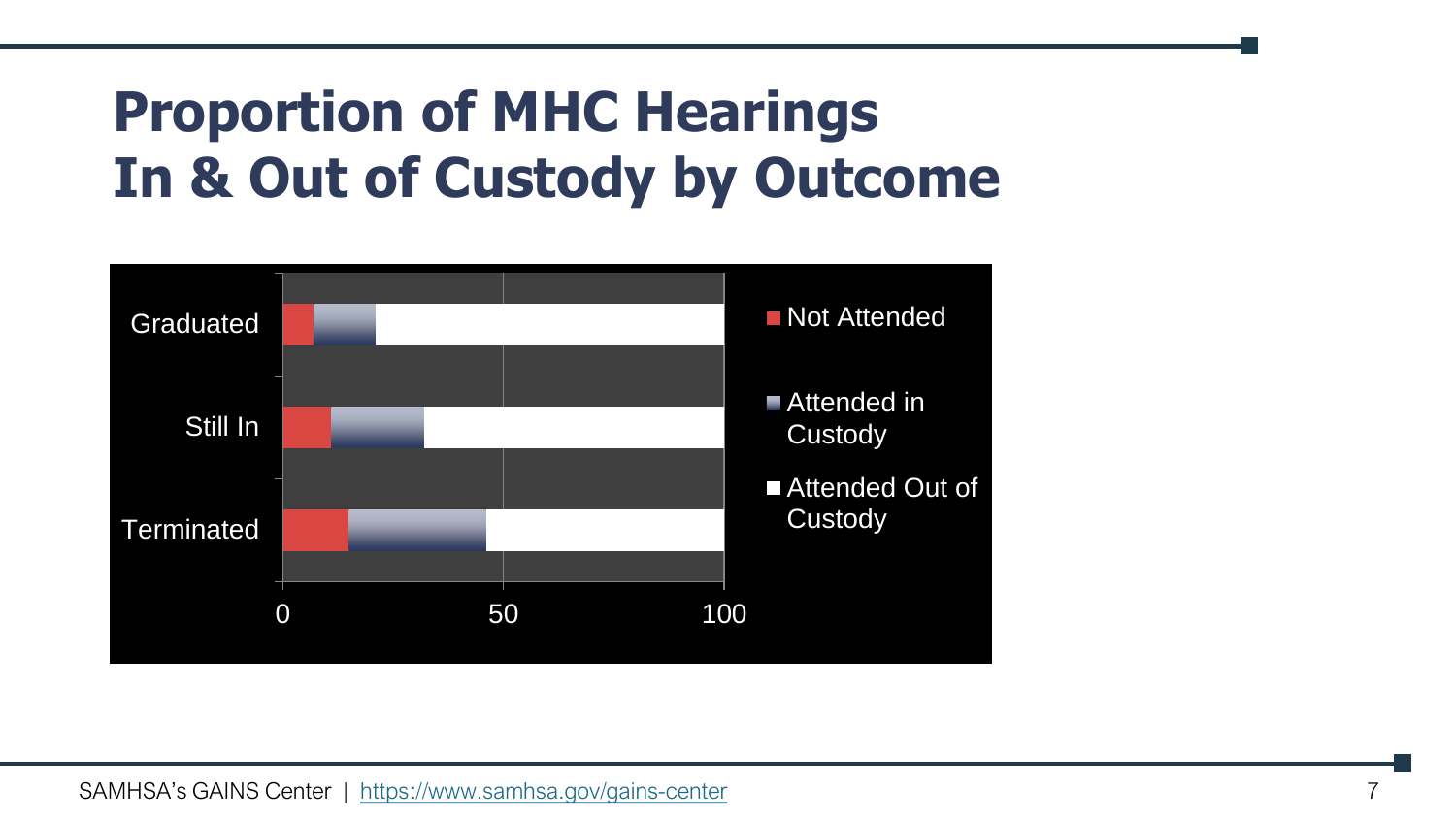#### **Processing in Mental Health Courts: 12 Month Outcomes in 4 Sites**

|                | <b>SF</b>     | <b>SJ</b>     | <b>MN</b>     | <b>IN</b>     |
|----------------|---------------|---------------|---------------|---------------|
| <b>Outcome</b> | $\frac{0}{0}$ | $\frac{0}{0}$ | $\frac{0}{0}$ | $\frac{0}{0}$ |
| % Completed    | 31            | 39            | 40            | 81            |
| % Terminated   | 38            | 21            | 48            | 17            |
| % Still in MHC | 32            |               | 1 フ           |               |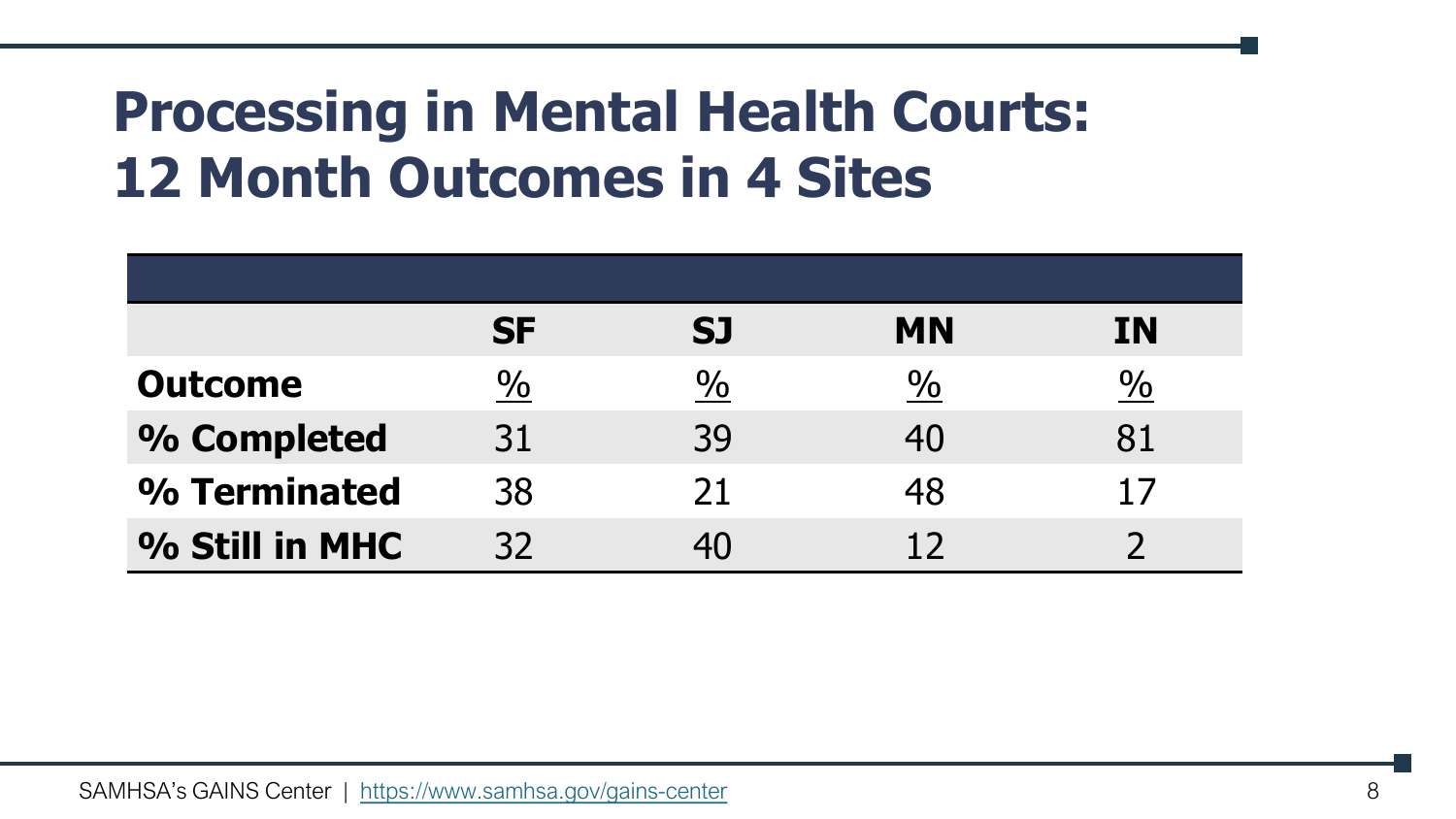## **Incentives in MHC**

- Case mgr/PO write good report to court (2.9/3.0)
- Judge say good things to you (2.7/3.0)
- Gift certificate: 2.6/3.0
- See judge less often: 2.4/3.0
- Clapping/praise in court: 2.2/3.0

#### **Would help participant: Has happened in past 6M:**

- 78% judge said good things to you
- 69% good report by case mgr/PO
- 51% clapping/praise in court
- 42% see judge less often
- 12% received gift certificate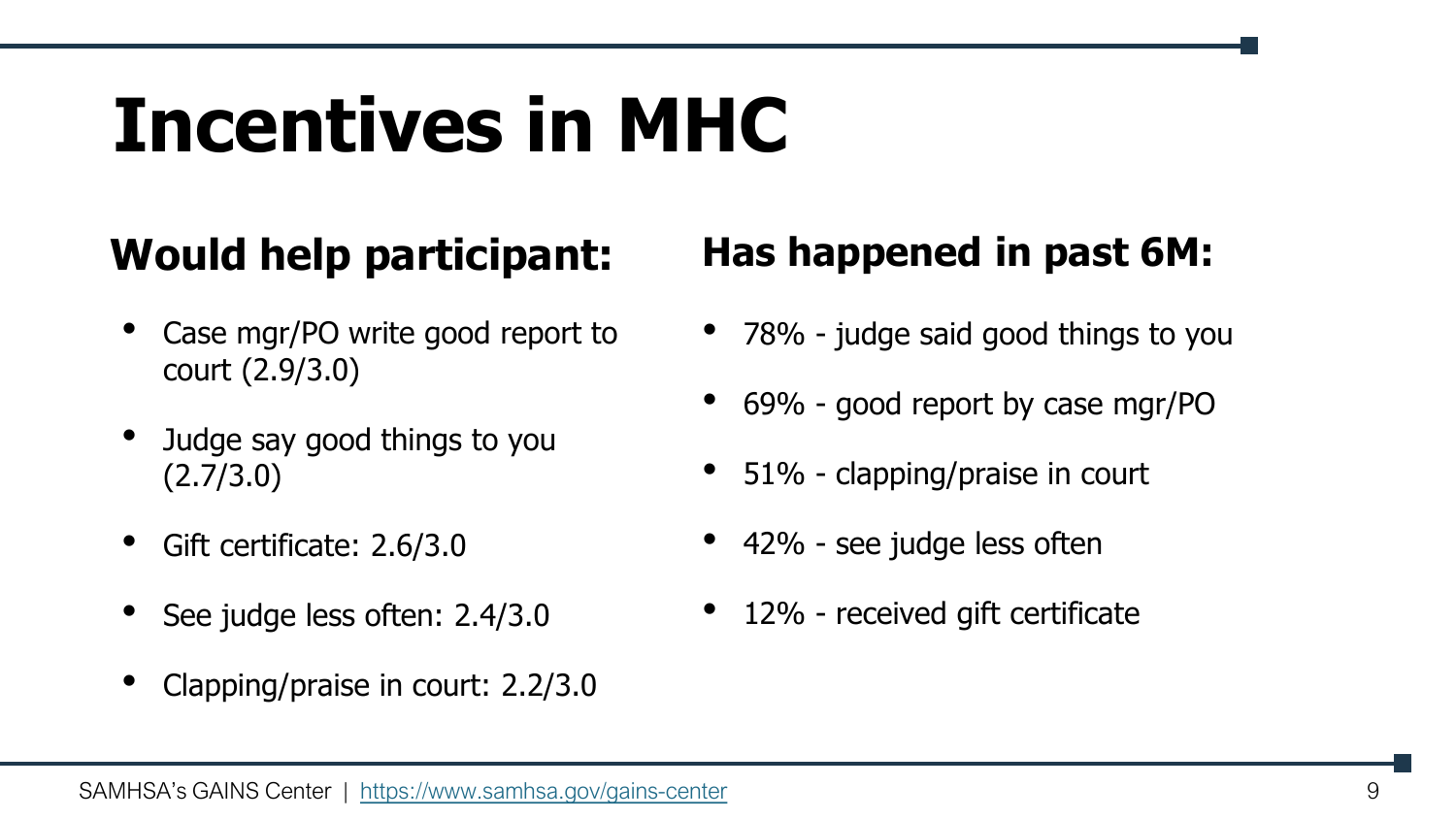## **Sanctions in MHC**

- Go back to jail (3.0/3.0)
- Privileges taken away (2.6/3.0)
- Go to court more often &/or do community service (2.2/3.0)
- See MD, PhD, or PO more often &/or get lecture from judge (2.0/3.0)

#### **Would bother participant Has happened in past 6M:**

- 28% lecture from judge
- 24% see MD, PhD, PO more often
- 24% go back to jail
- 23% go to MHC more often
- 13% privileges taken away
- 3% community service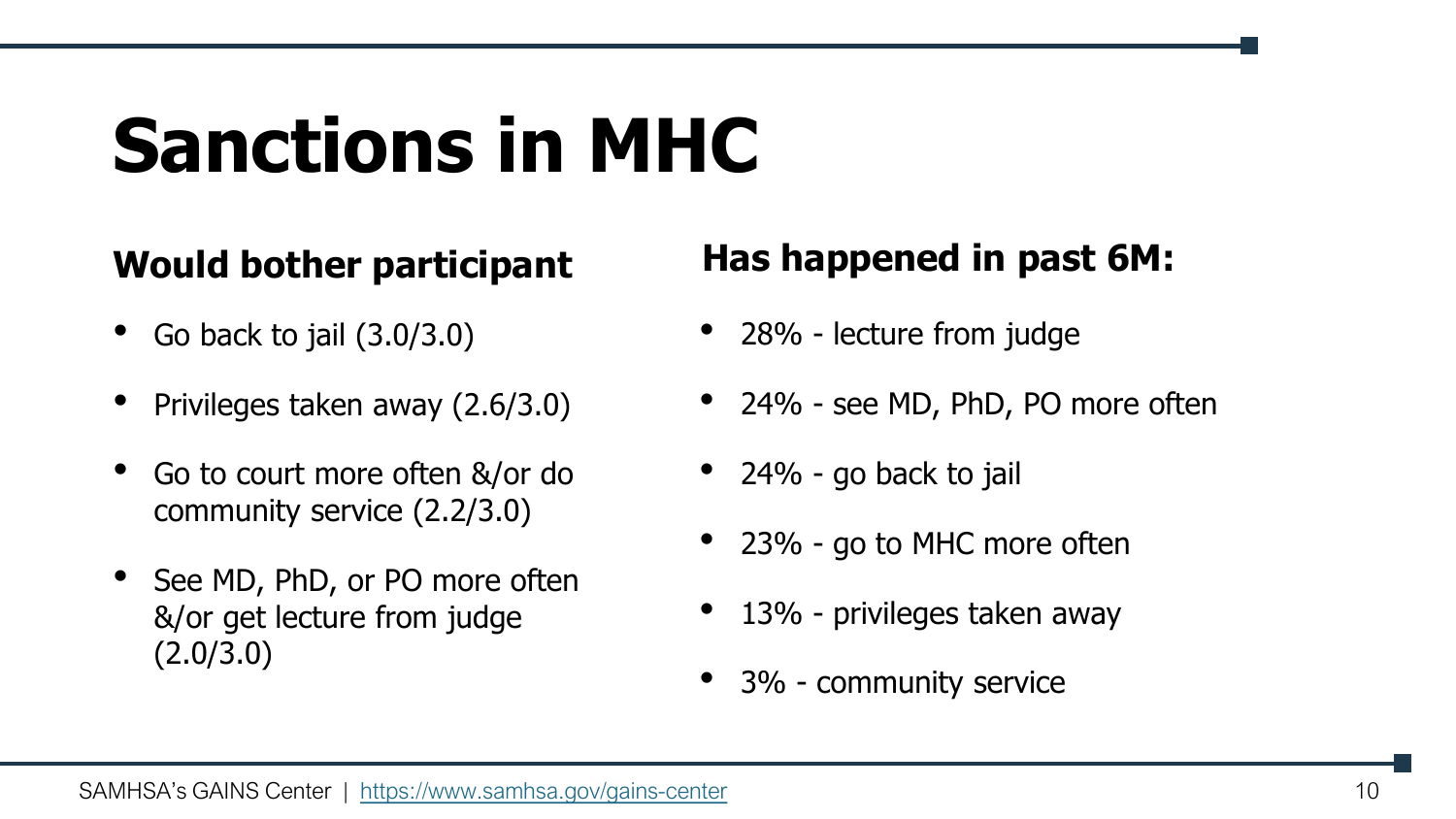#### **Who receives jail sanctions?**

- Diagnosis persons with COD; primary Dx not related
- Higher illegal drug use in past 30 days but only for those with substance use Dx; alcohol use is not related
- More pre-MHC arrests, jail stays, & jail days
- Did not think at BL that if they violated conditions they could go to jail
- No relationship between sex, race, marital status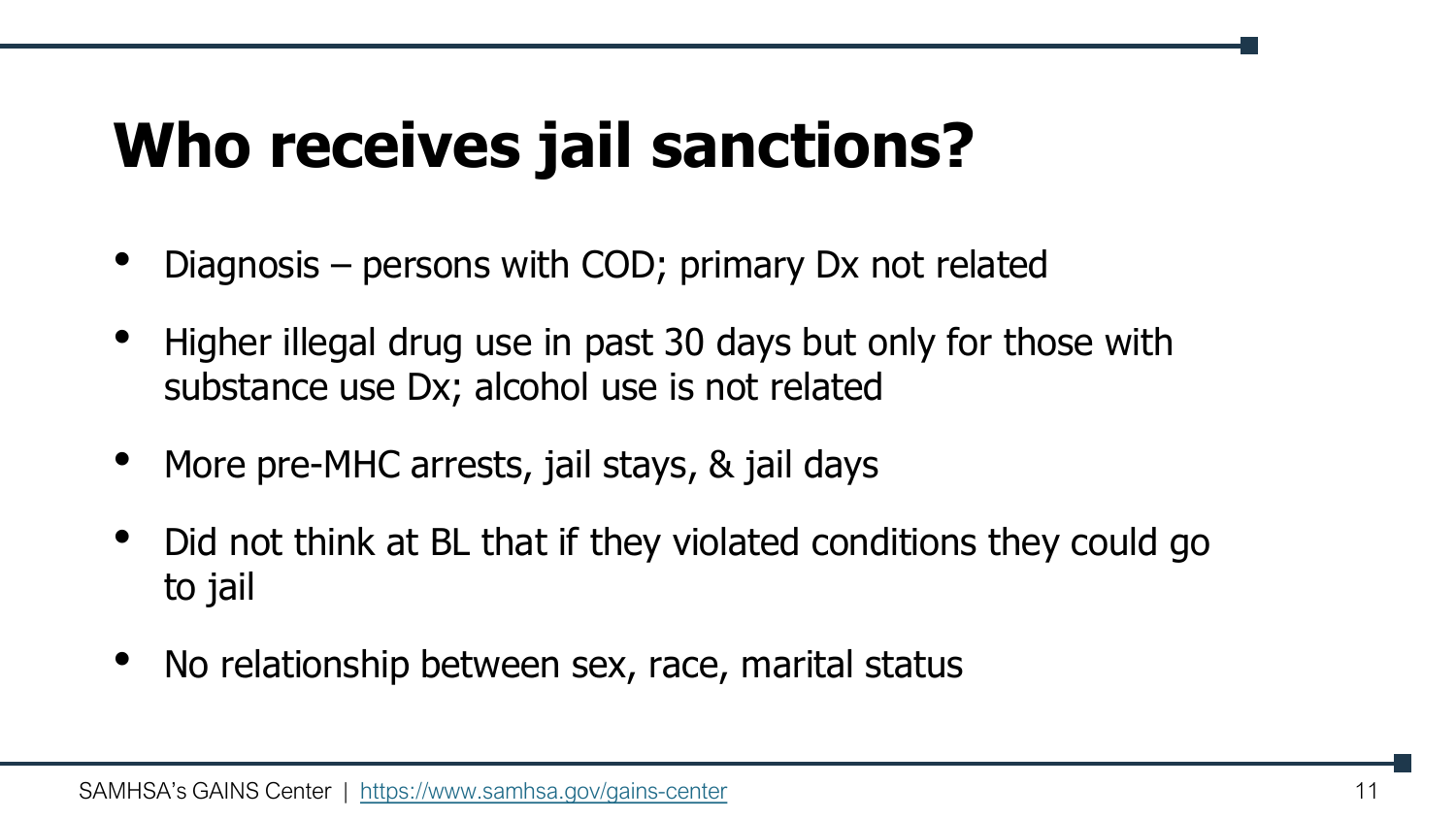## **Do MHCs Work?**

**Does participation in a MHC produce higher rates of treatment participation than processing through the regular criminal court among similar defendants?**

- MHC participants are *more likely to receive tx* in the community (both pre  $\&$  post)
- MHC participants receive tx in the community *more quickly* than comparison group upon release from jail
- MHC participants access & utilization of therapeutic & intensive services increases while under MHC supervision; crisis services decrease
- MHC participants "still in" after 1 year are high service utilizers with complicated clinical issues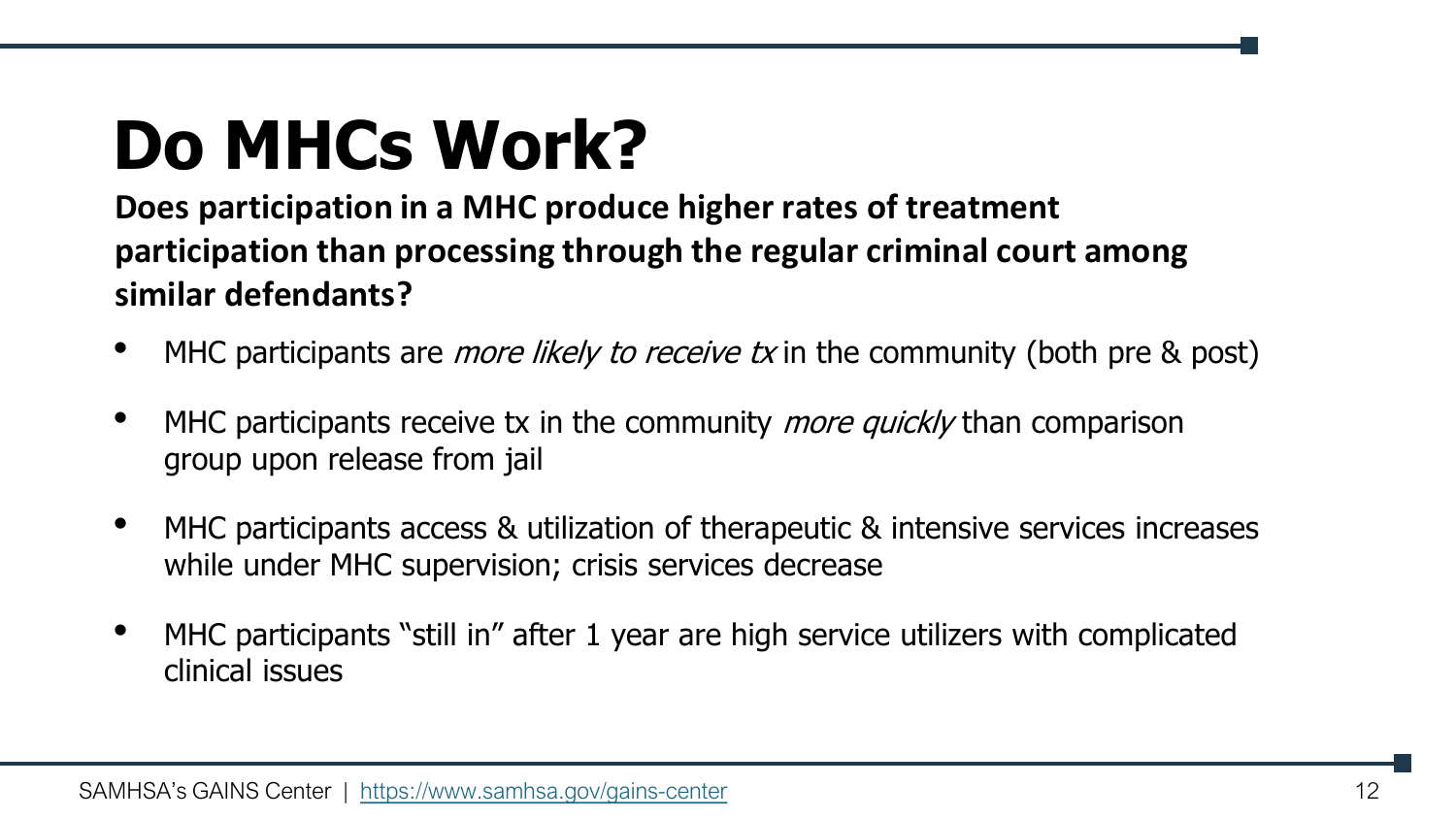# **Do MHCs Work?**

Does participation in MHC produce better public safety outcomes than processing through the regular criminal justice system?

| <b>Any Post-18M Arrests?</b> |           |     |  |  |  |
|------------------------------|-----------|-----|--|--|--|
|                              | <b>NO</b> | Yes |  |  |  |
| $MHC (n=447)$                | 44%       | 56% |  |  |  |
| <b>Comp (n=600)</b>          | 30%       | 70% |  |  |  |
| <b>Total (n=1047)</b>        | 36%       | 64% |  |  |  |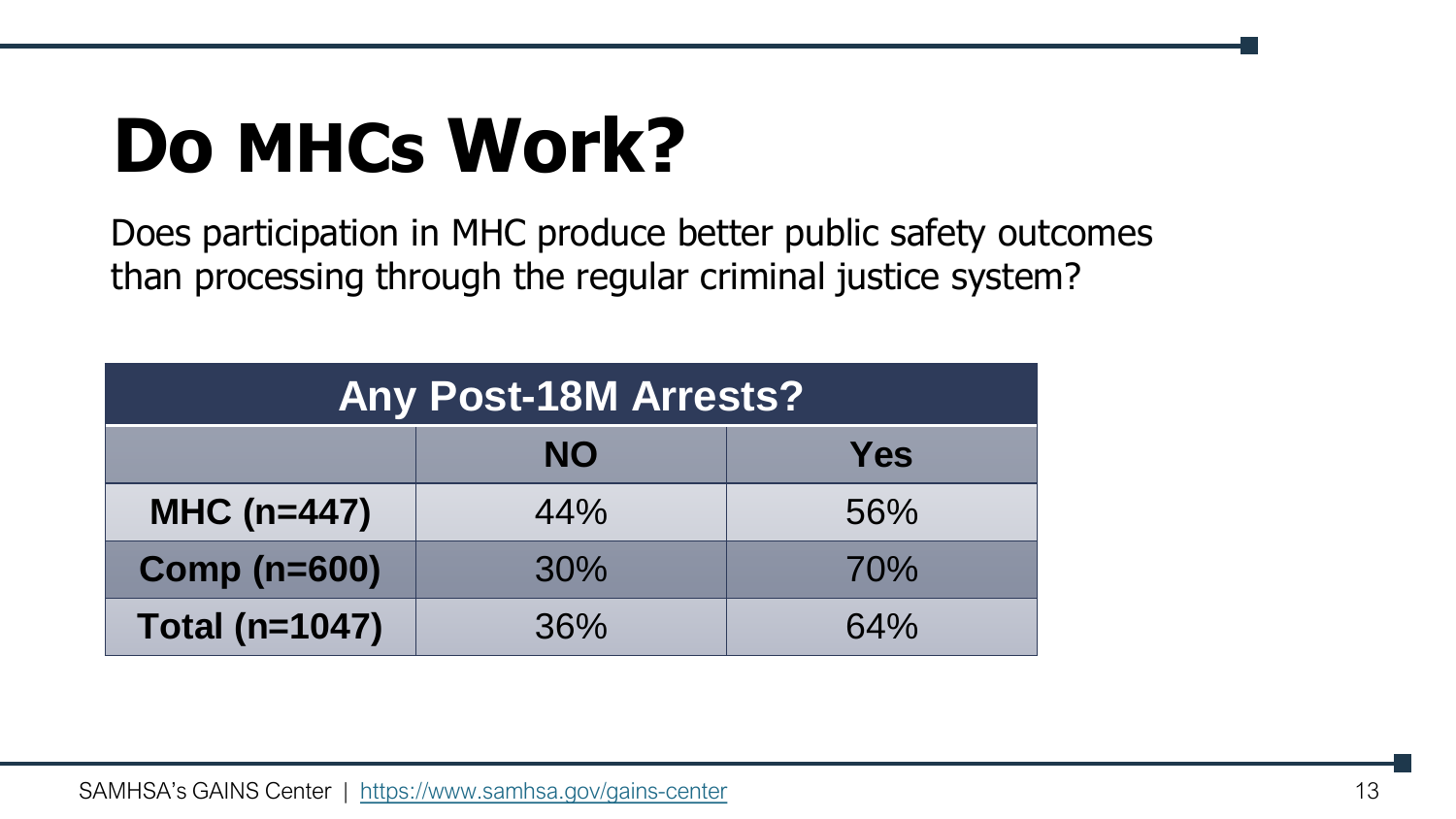# **Do MHCs Work?**

Does participation in MHC produce better public safety outcomes than processing through the regular criminal justice system?

| <b>Annualized Arrests per 1 Year in Community</b> |         |          |             |  |  |
|---------------------------------------------------|---------|----------|-------------|--|--|
|                                                   | Pre-18M | Post-18M | % Reduction |  |  |
| <b>MHC1</b>                                       | 2.1     | 1.3      | 38%         |  |  |
| <b>Jail/Comp<sup>2</sup></b>                      | 2.6     | 2.0      | 23%         |  |  |

**1 p<.001 1 p=.06**

**Annualized arrests takes into account days not "at risk" (e.g. in jail).**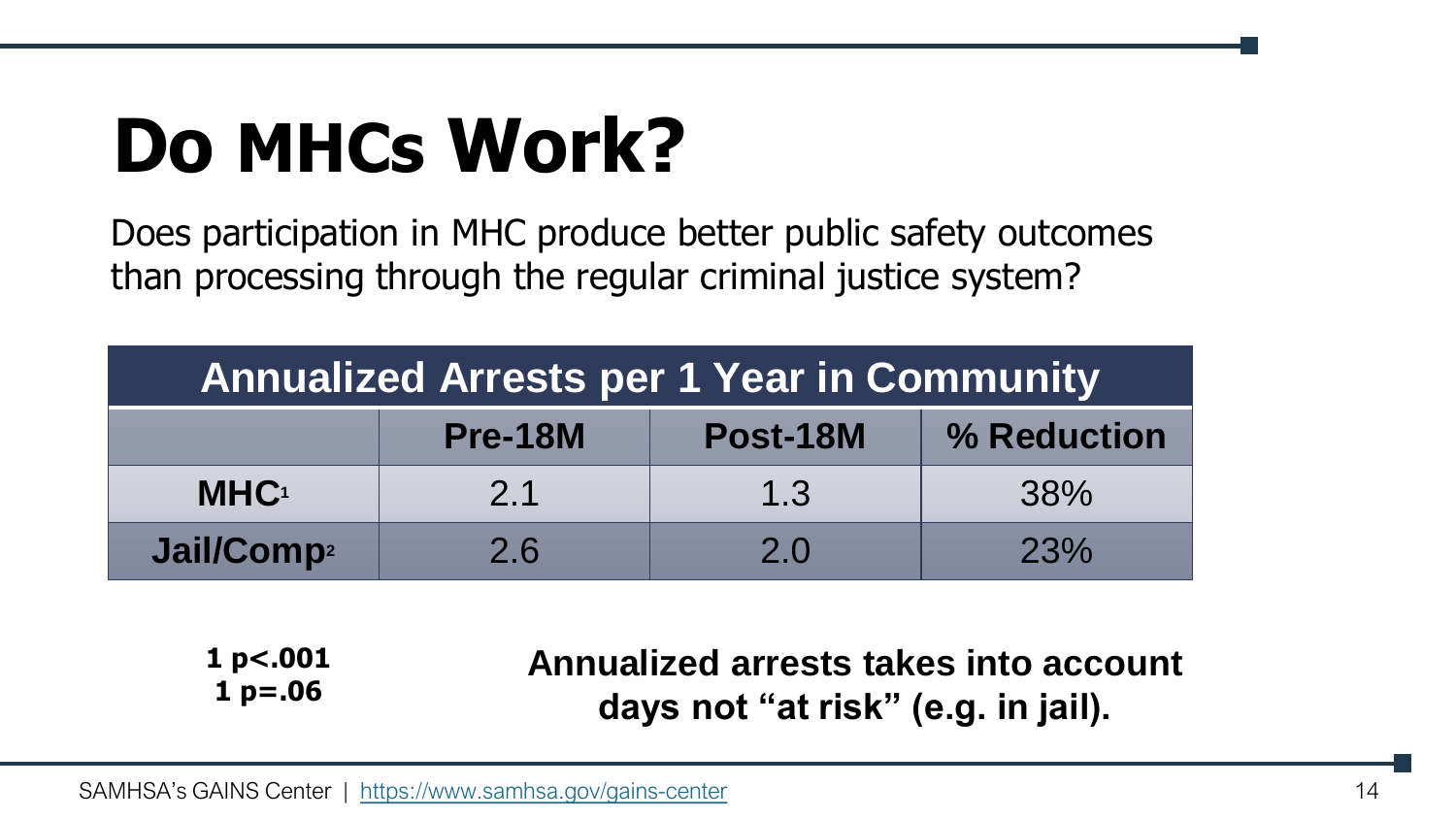#### **Who is more likely to be arrested in the post-18 month period?**

Taking into account age, race, sex, BL CAI, sexual abuse hx, child abuse hx, illegal drug use past 30 days, Dx, pre-18M incarceration (yes/no, # days), & pre-18M arrests (yes/no, # days):

- Having used illegal drugs in past 30 days
- Greater number of pre-18M arrests
- Greater number of pre-18M days of incarceration.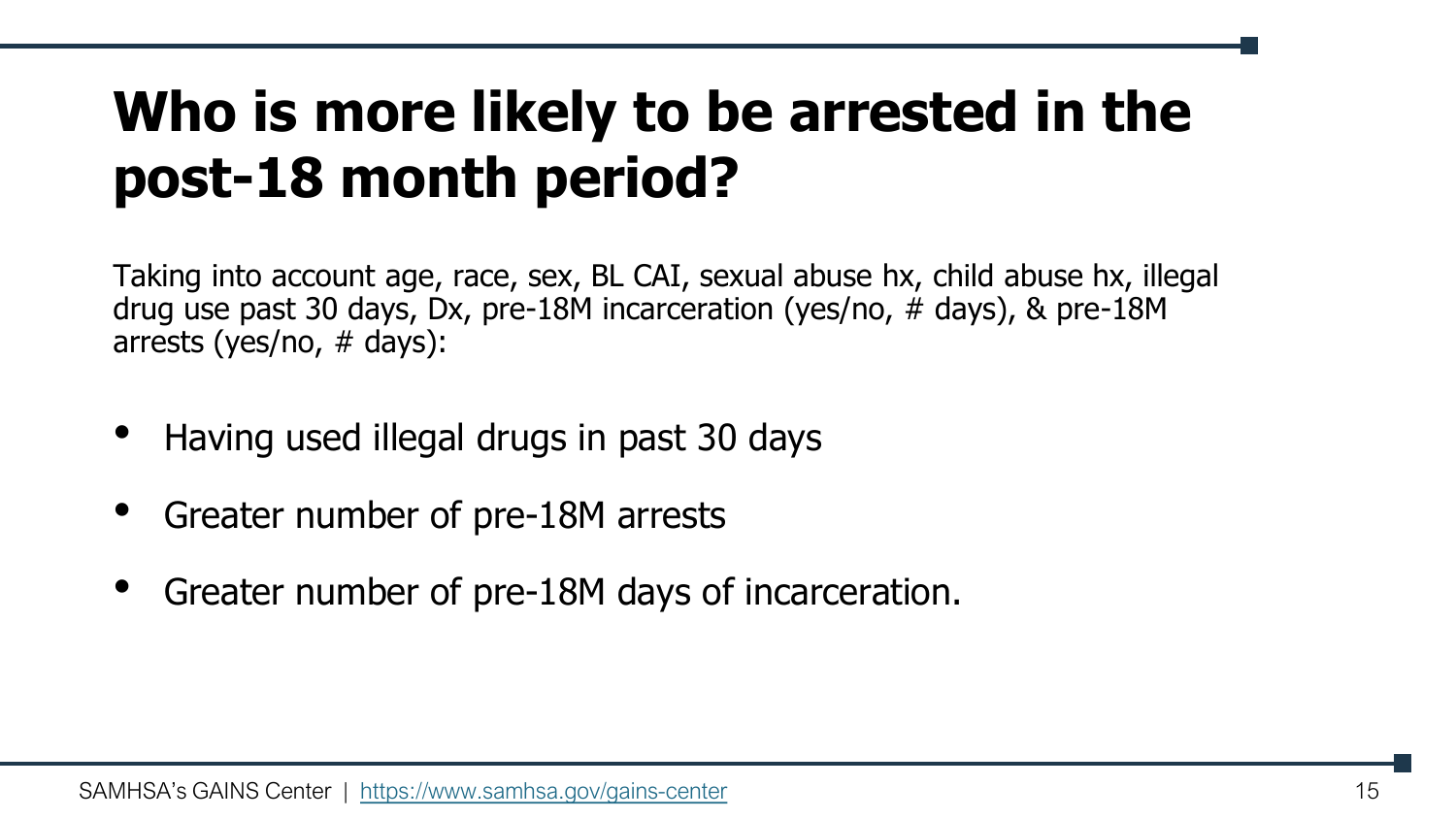#### **Total Average Incarceration Days Pre & Post-18M**

|                         | Pre-18M | Post-18M | % Increase |
|-------------------------|---------|----------|------------|
| <b>MHC</b> <sup>1</sup> | 75      | 84       | 12%        |
| Jail/Comp <sup>2</sup>  | 75      | 152      | 101%       |

**1 p=.08 2 p<.001**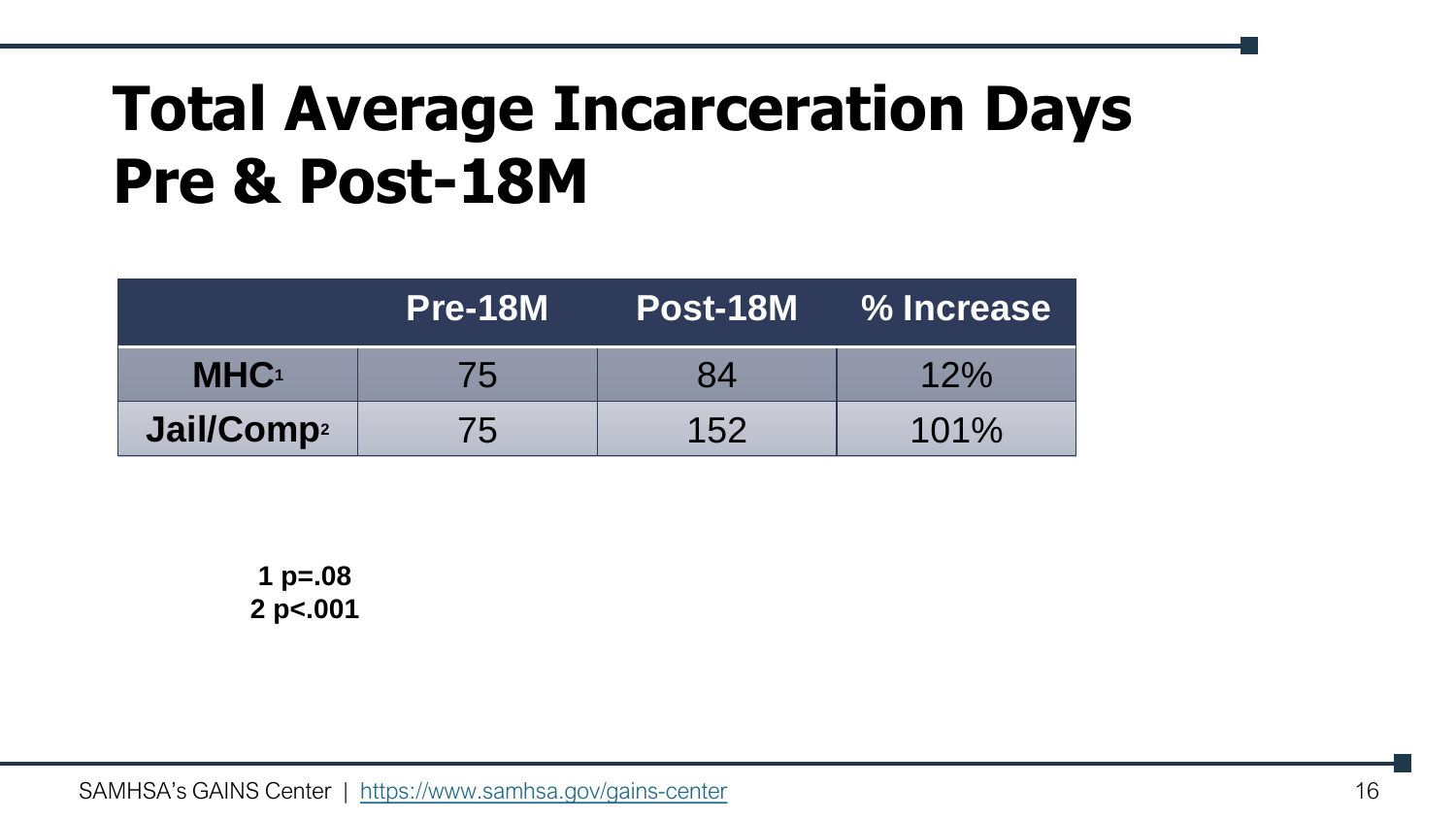## **Public Safety Outcomes - Summary**

Does participation in MHC produce better public safety outcomes than processing through the regular criminal justice system?

- Annualized arrests decline in post-entry period for both samples but decline is largest for MHCs.
- Jail days increases in the post-entry period for both samples but the increase is larger for the comparison group.
- MHCs meet the goal of improving public safety outcomes, especially when compared with the comparison group.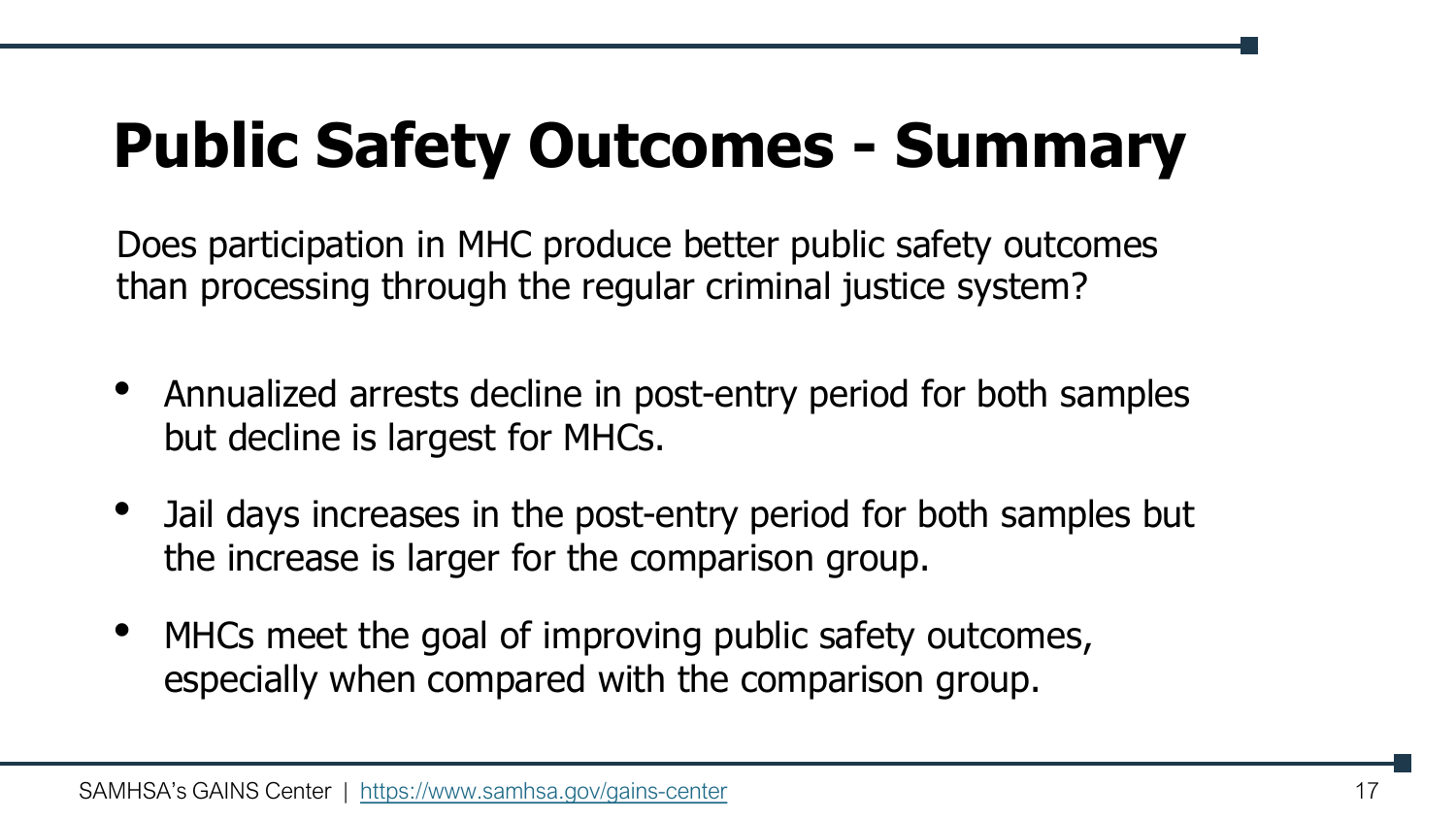## **Importance of COD as Issue in Treatment Courts**

- Persons with COD have greater impairment in psychosocial skills
- Less likely to enter/remain in treatment, more likely to relapse
- More likely to reoffend/recidivate
- Education  $-$  on the lower end of education levels
- Younger at 1<sup>st</sup> arrest
- More arrests since age 15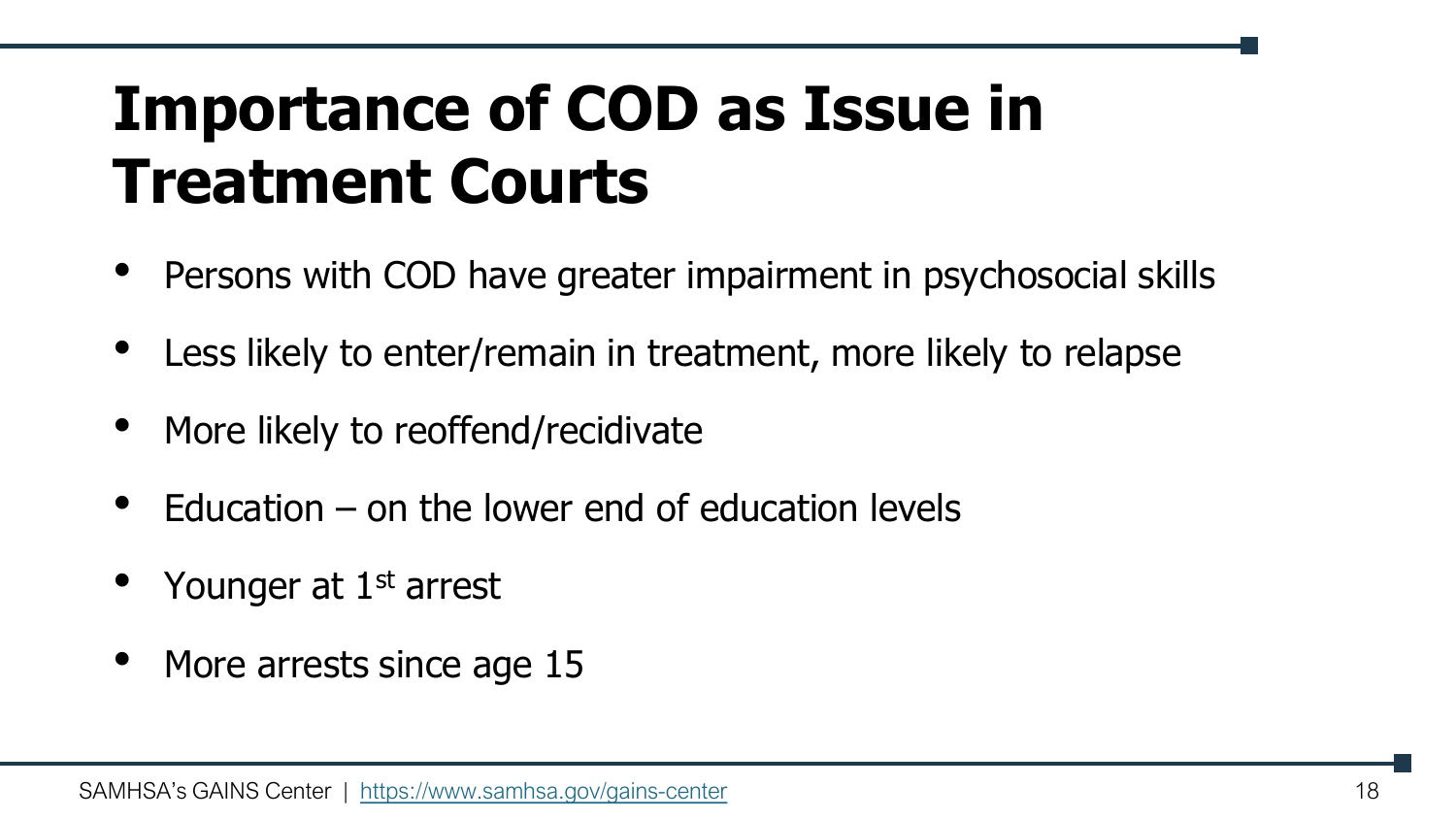## **MHC Participation of Persons with COD**

- Less likely to comply with judicial orders, appointments, & medications according to MHC officials.
- More likely to have their MHC hearings while in custody.
- More likely to be sanctioned by MHC, including returning to jail.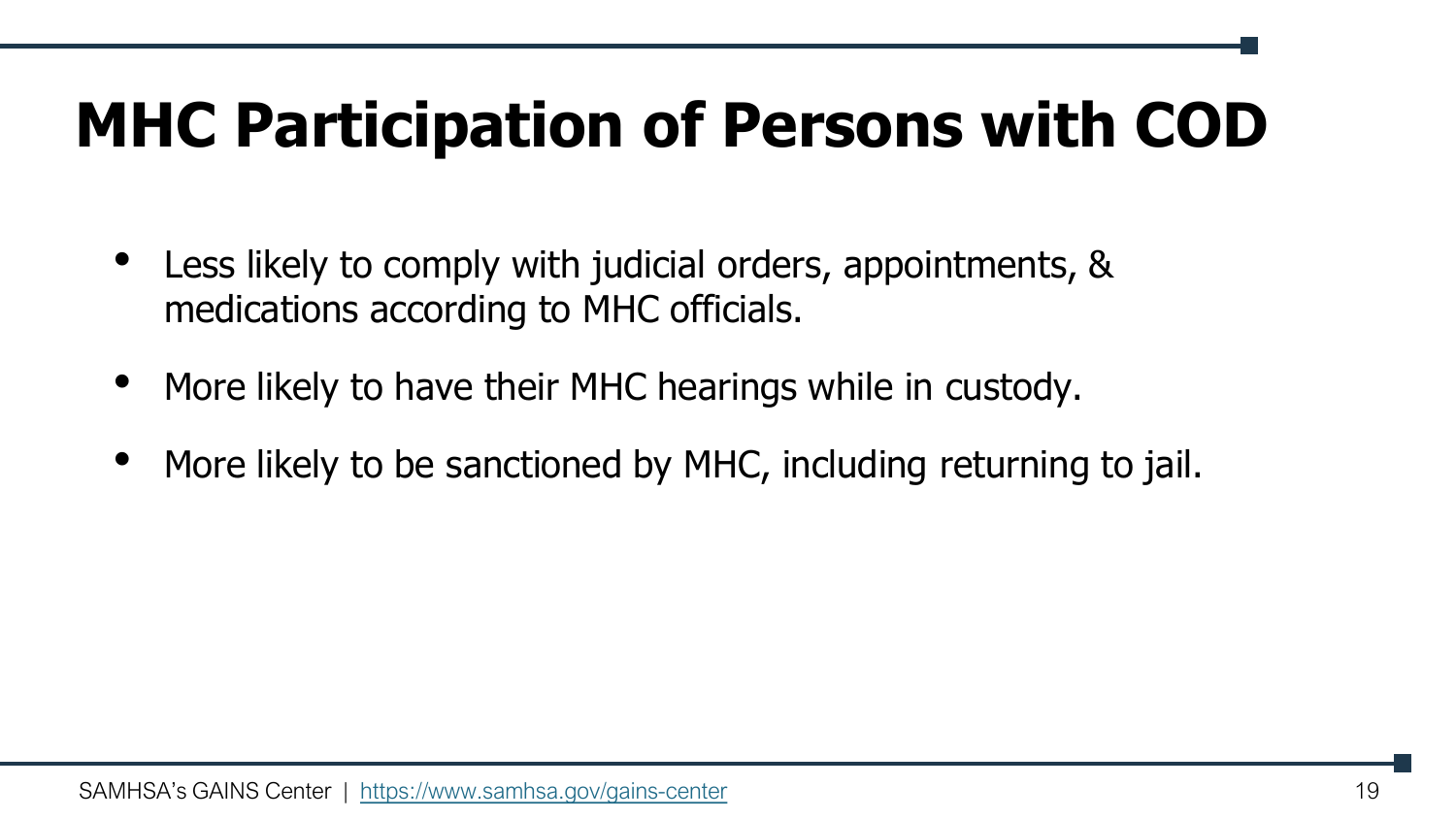## **Outcomes of Persons with COD**

- Arrests 81% of persons with COD are re-arrested 18M postenrollment v. 68% of persons without COD
- Jail on average, persons with COD spend 2x as much time in jail post-MHC entry than persons without COD
- MHC Outcome persons with COD are more likely to be terminated from MHC, more likely to be still under MHC supervisions at 12M, and less likely to graduate at 12M than other MHC participants without COD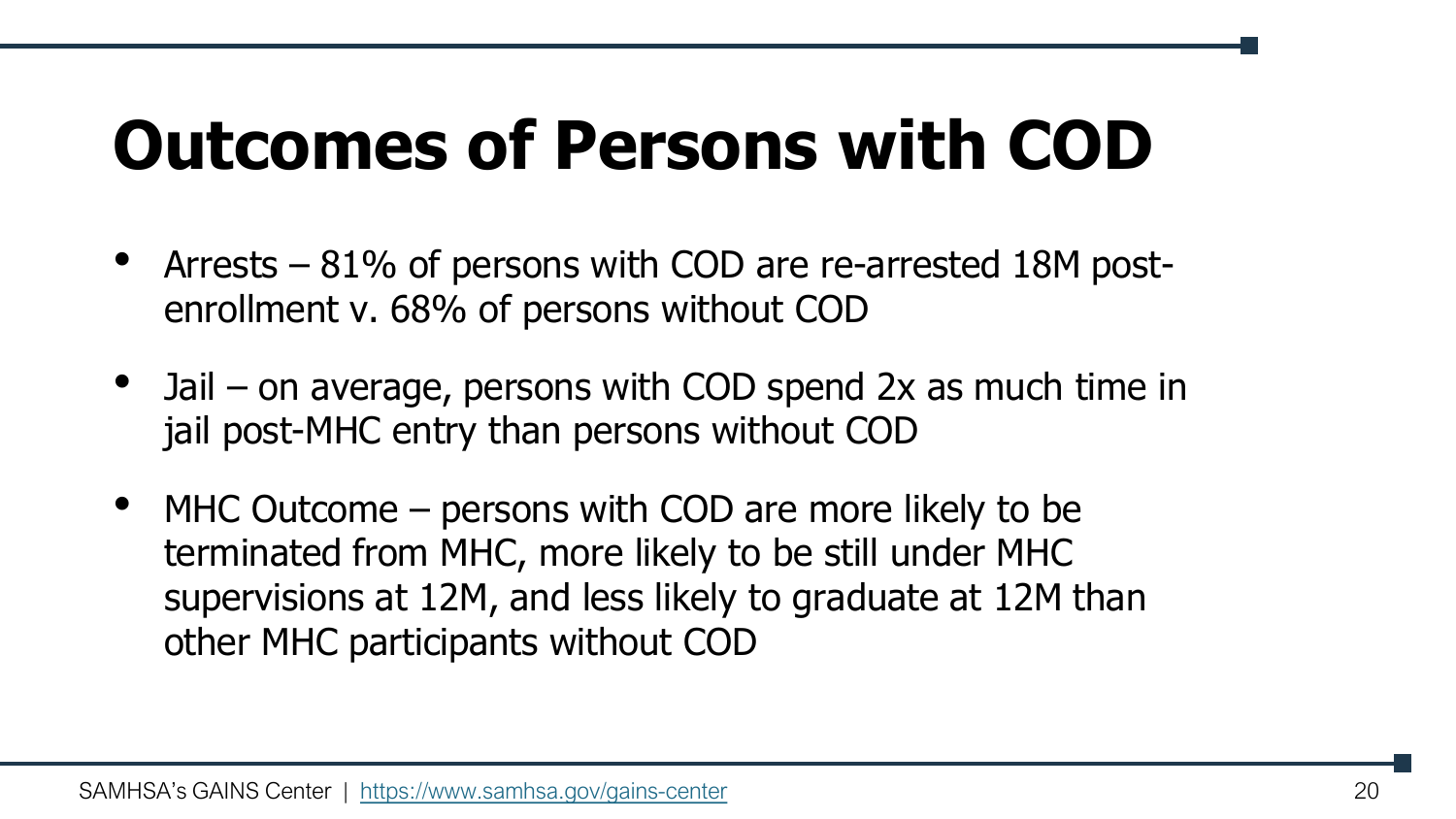#### **Are MHC Cost-Effective? Year-by-Year Total Cost**

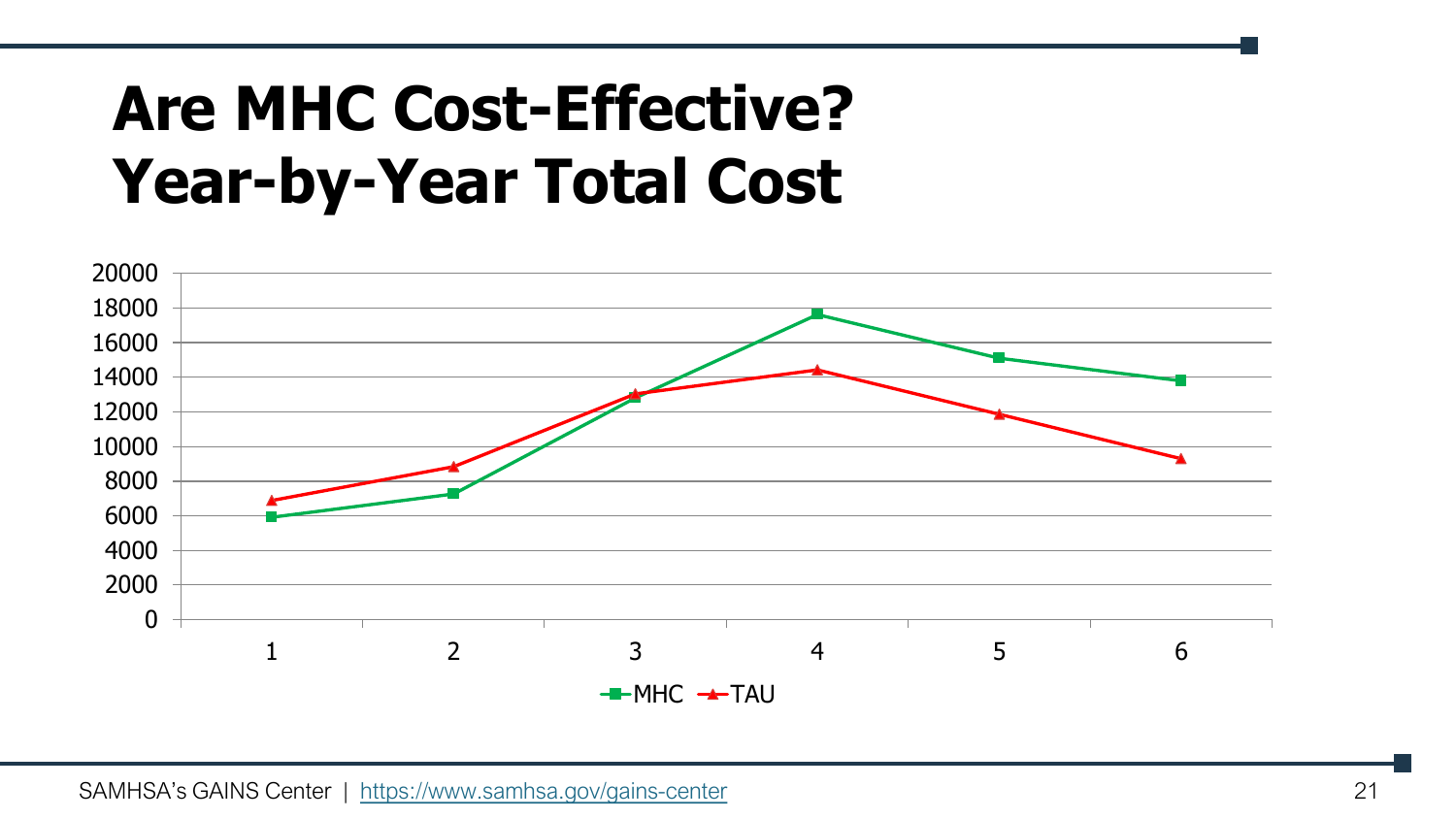#### **Are MHCs Cost-Effective? Year-by-Year Criminal Justice Costs**

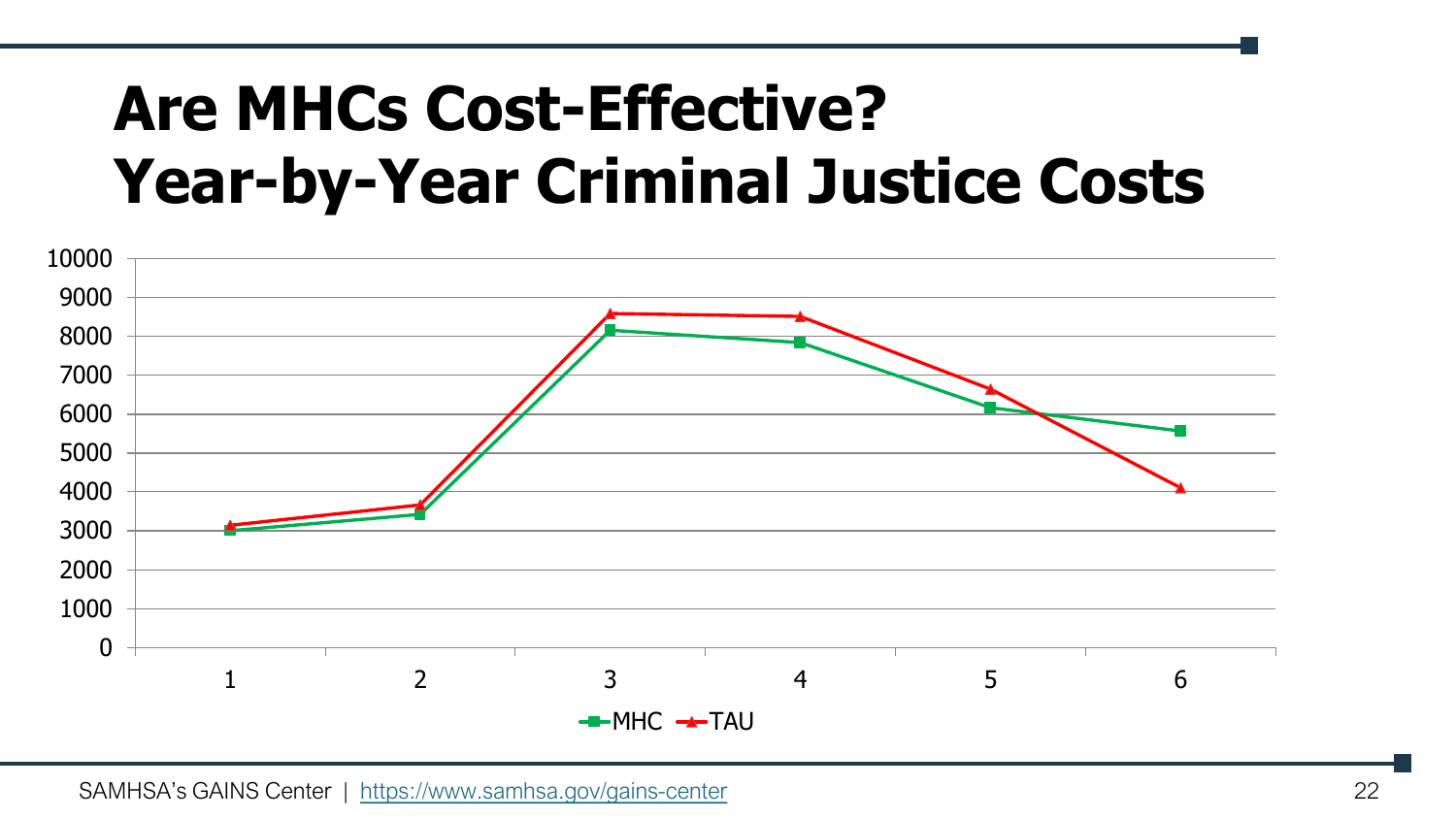#### **Are MHCs Cost-Effective? Year-by-Year Treatment Costs**

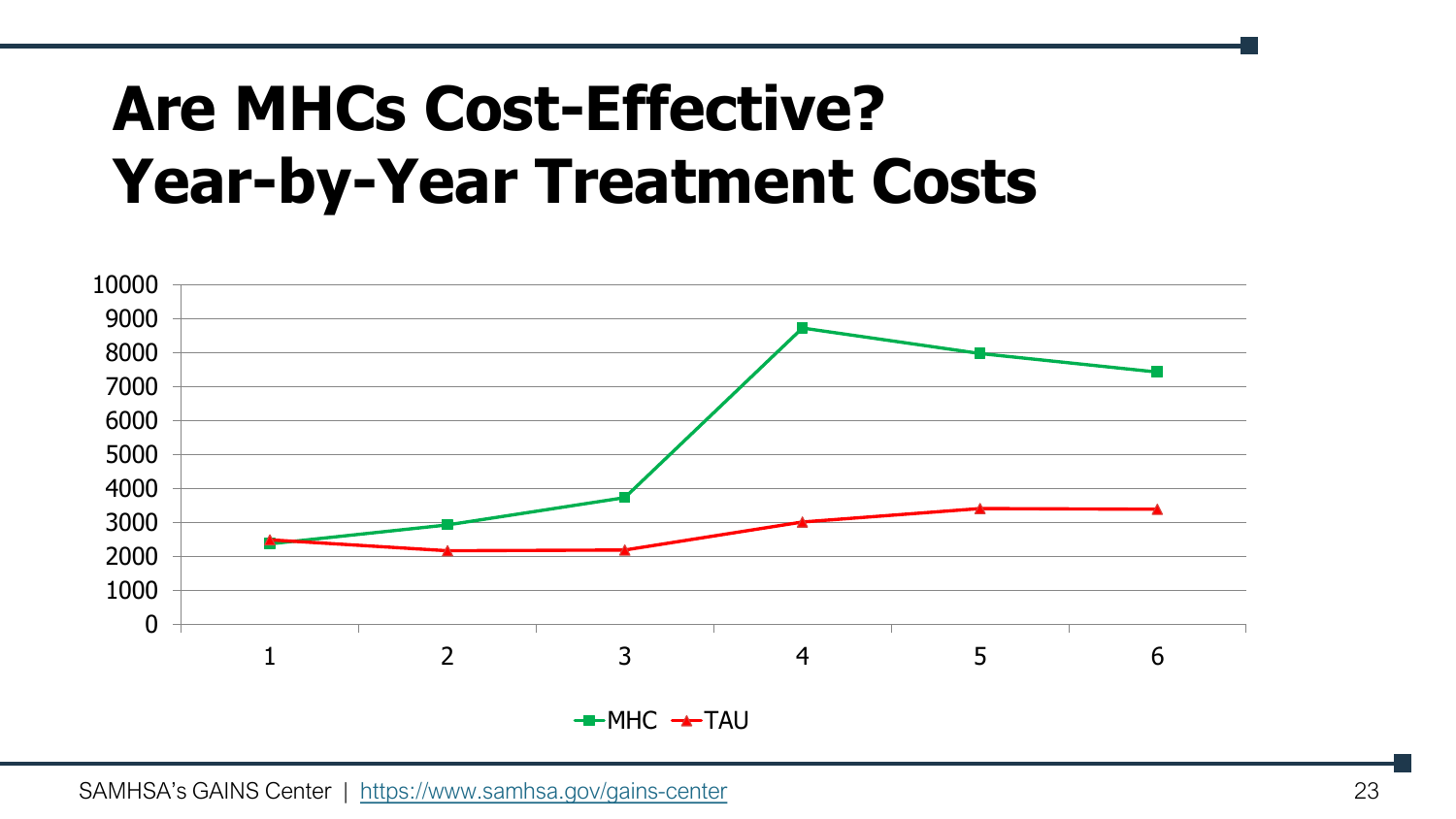## **Basic data to collect on participants to know if your MHC "works":**

• **Referrals & enrollments:**

**Demographics** 

 $\triangleright$  CJ History – self-report, official statistics

➢ Local data bases

- **Treatment History:** self-report, MOUs with providers
- **Dates:** When referred, when assessed, when enrolled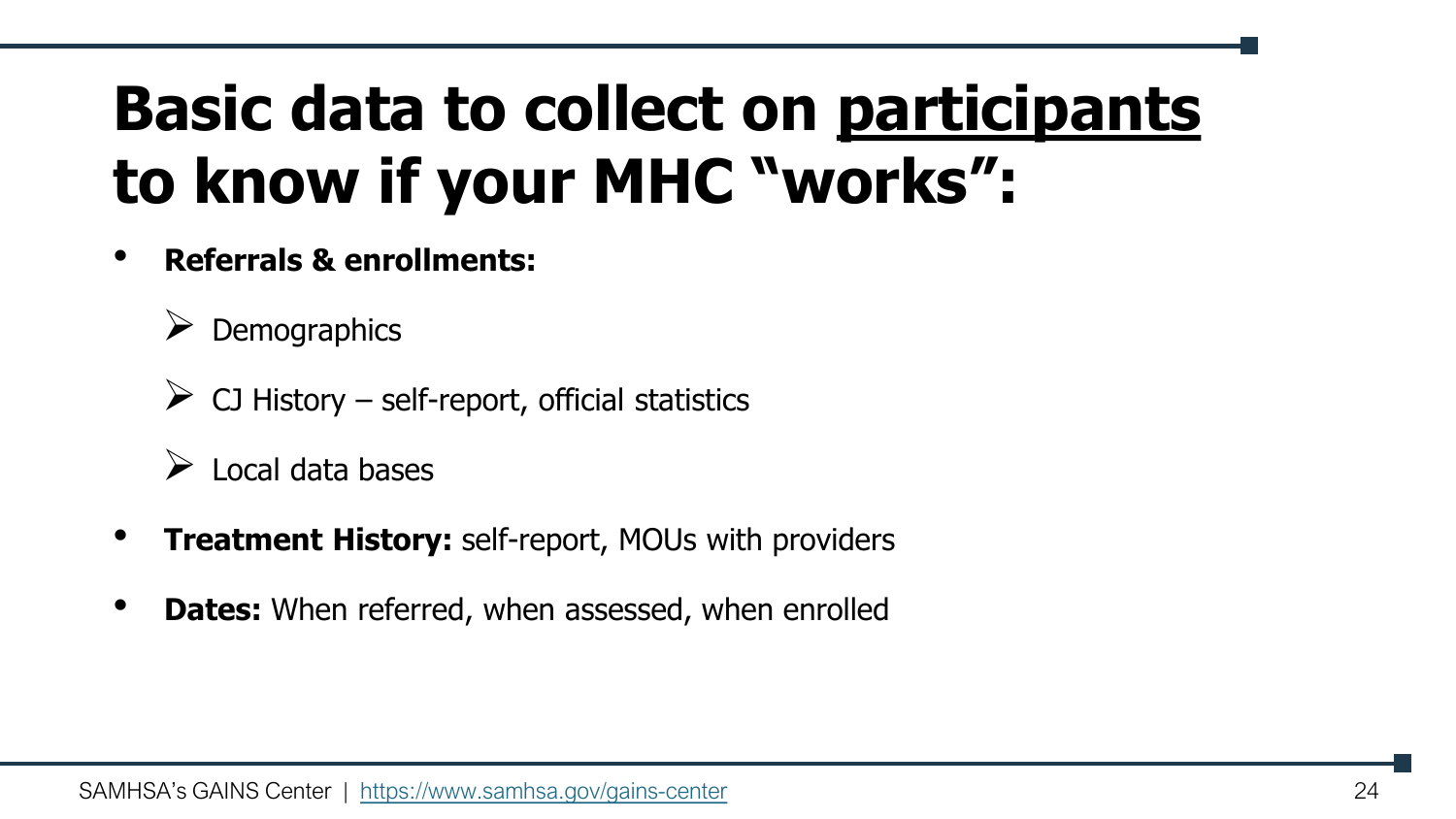## **Basic data to collect on participants to know if your MHC "works":**

- **Progress in Program:**
	- $\triangleright$  Phase/program progress dates, reasons for change
	- $\triangleright$  Compliance with court orders, status hearings, tx, supervision
	- $\triangleright$  Sanctions & incentives dates/types/reasons
	- $\triangleright$  Outcome date/reason
- **Mid-program & exit Interview with all participants**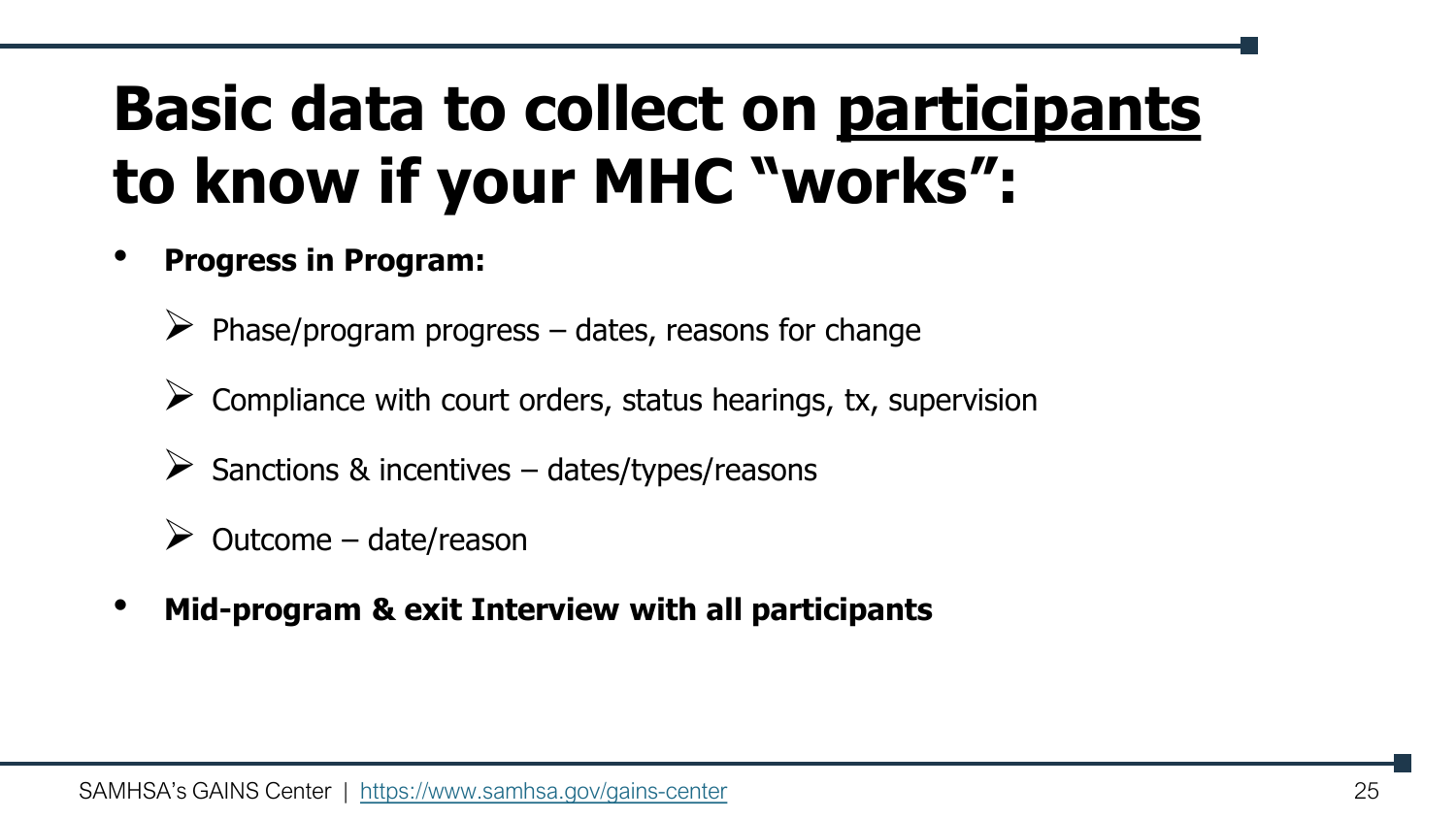## **Basic Program Data**

- **What are your program goals – are you collecting data you need**?
	- ➢ Recidivism? Improved Quality of life? Treatment adherence?
	- $\triangleright$  Linkages to EBPs in community?
	- $\triangleright$  Improvement in symptoms mental illness, substance use, trauma?
	- $\triangleright$  Save money?
	- $\triangleright$  Sustainability meet funding entities' requirements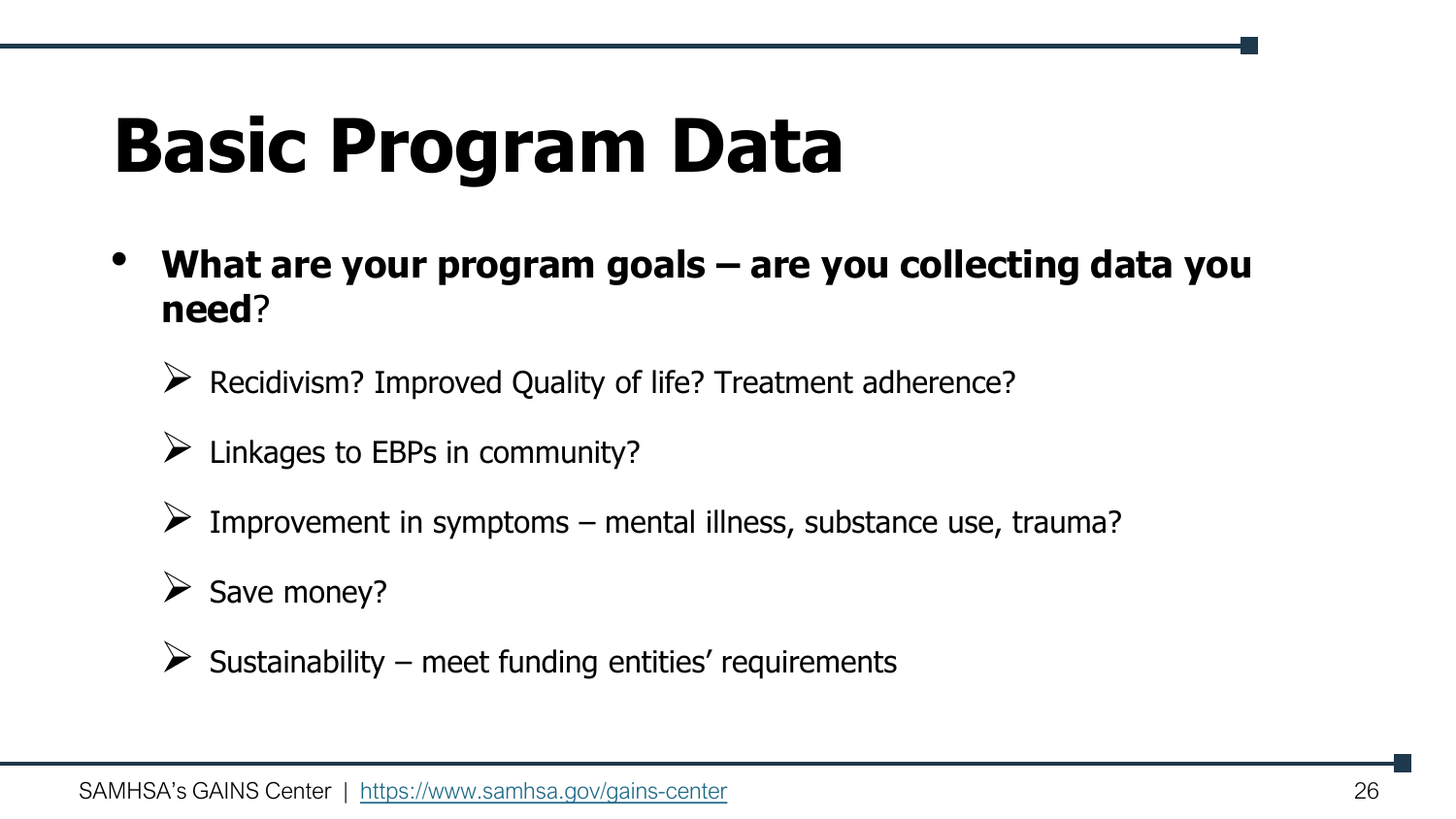# **Basic Program Data**

- Referral who, why/not, time, standardized screening
- Enrollment first point of contact, who is agreeing/ refusing to enroll, how much time
- Implementation phase/program advancement, need tracks, partner cooperation, gaps in service delivery
- Sanction/Incentives rational? Who? Resources?
- Meeting program goals
- Meeting needs of participants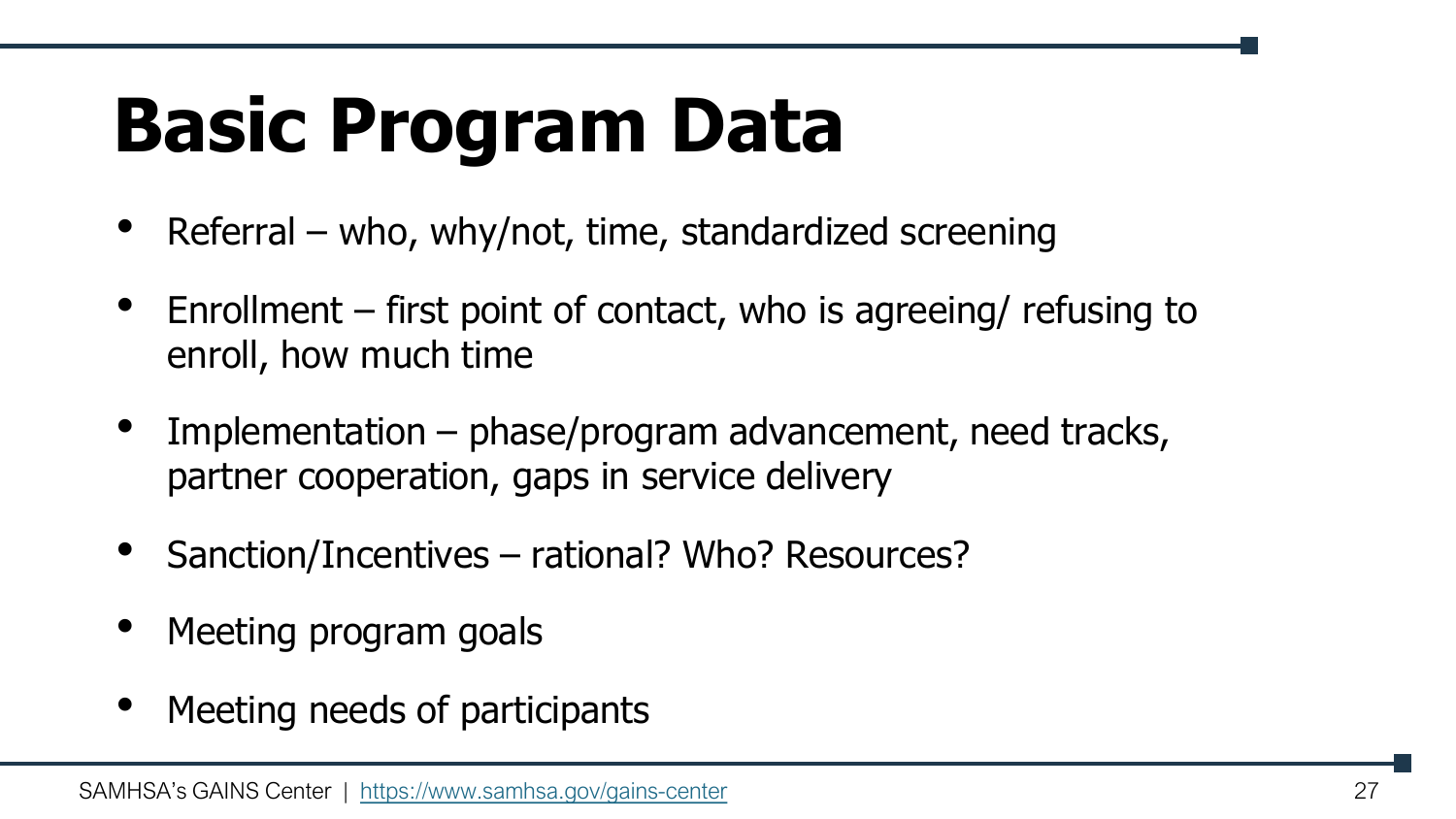## **Steps to Know if Your MHC is Working:**

1. Identify program goals – stakeholders, team

2. Identify data you need to measure each goal

3. Identify the person/people responsible for data collection, analysis, reporting

4. Set a reasonable time frame for implementation

5. Identify purpose of the data collection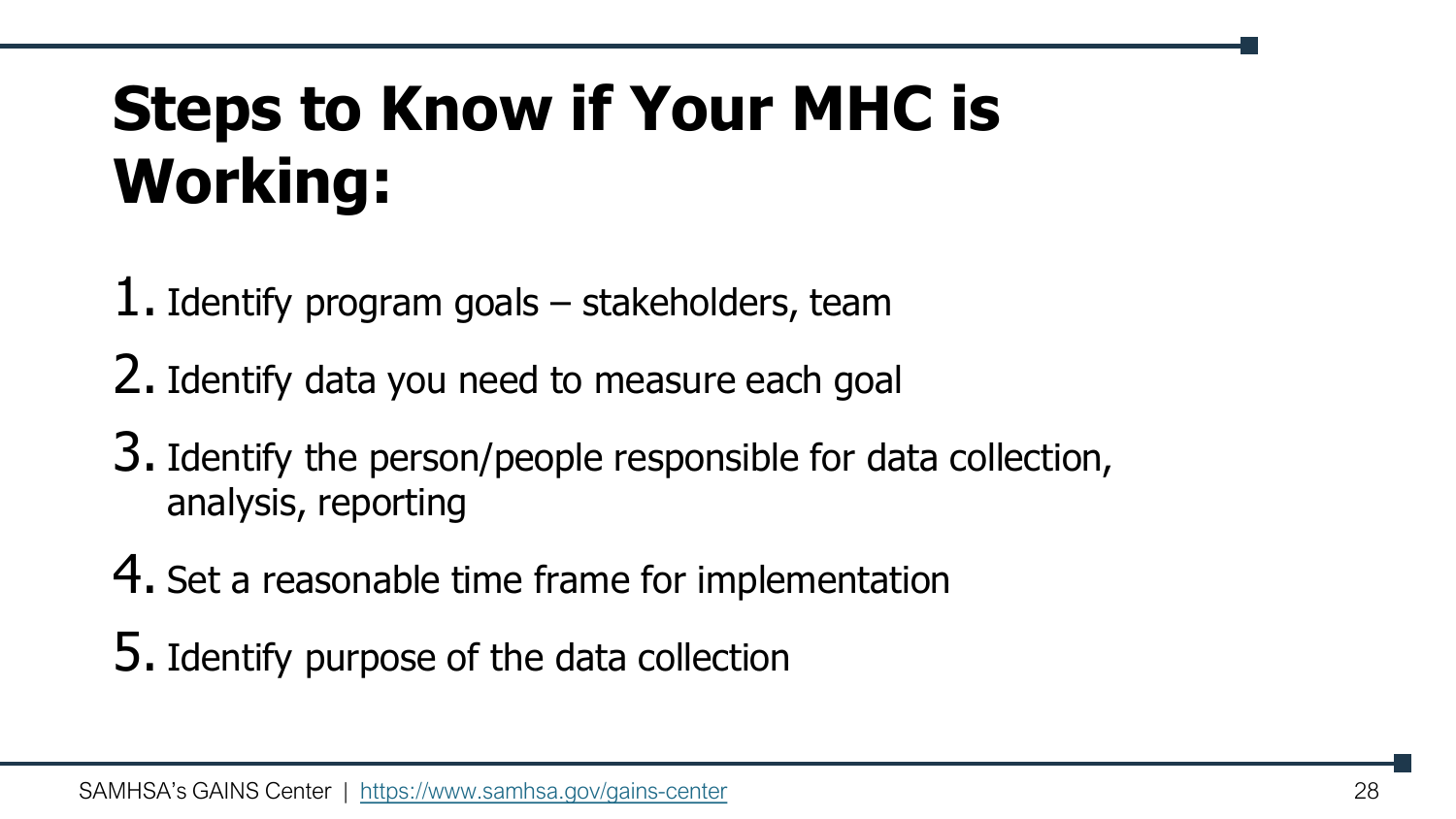## **Thank You**



#### **SAMHSA'S GAINS CENTER**

**345 Delaware Avenue Delmar, NY 12054 p: (800) 311-4246 f: (518) 439-7612** 

**https://www.samhsa.gov/gains-center**